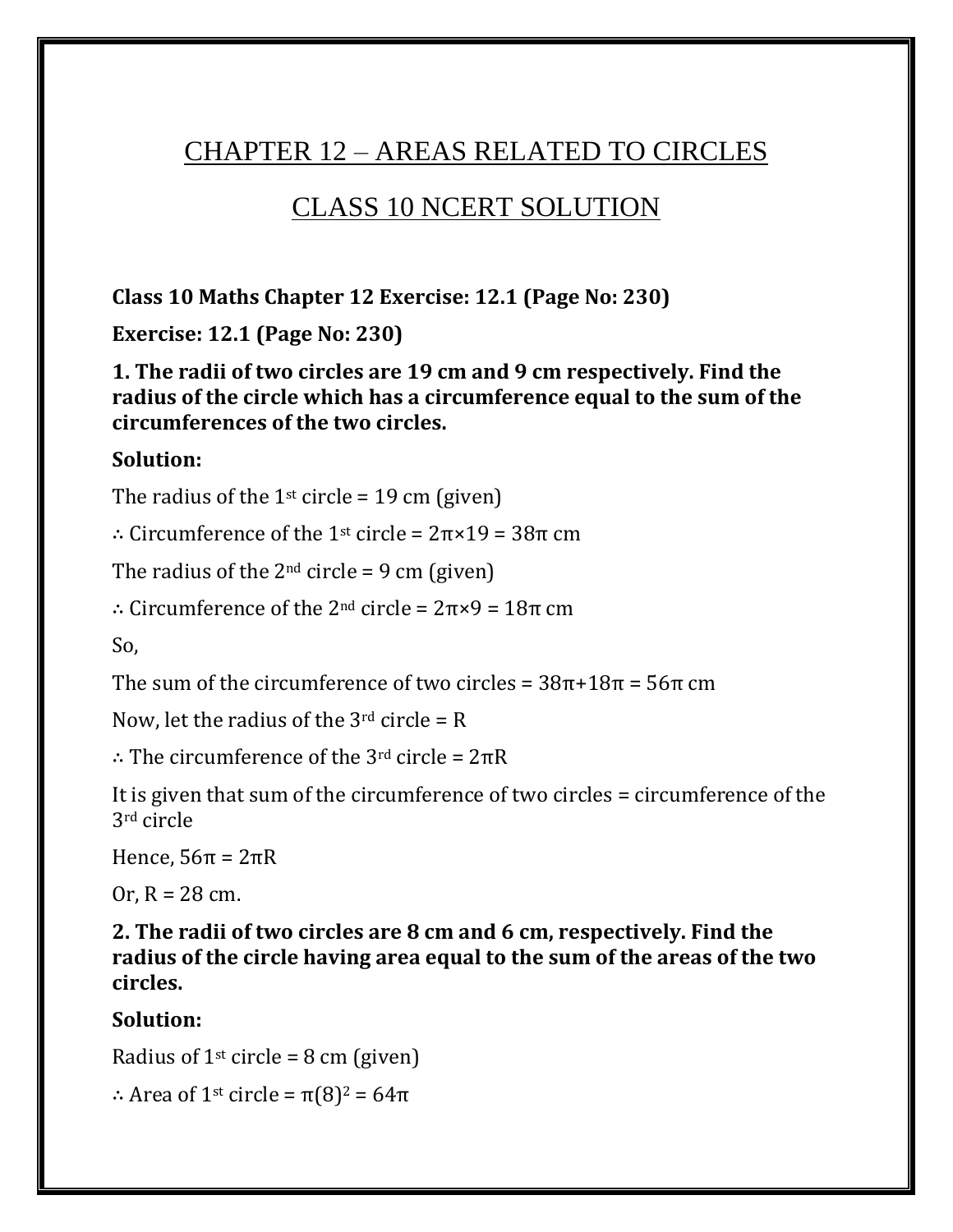Radius of  $2^{nd}$  circle = 6 cm (given)

```
∴ Area of 2nd circle = π(6)2 = 36π
```
So,

The sum of 1<sup>st</sup> and 2<sup>nd</sup> circle will be =  $64\pi + 36\pi = 100\pi$ 

Now, assume that the radius of  $3<sup>rd</sup>$  circle = R

∴ Area of the circle 3rd circle = πR<sup>2</sup>

It is given that the area of the circle  $3^{rd}$  circle = Area of  $1^{st}$  circle + Area of 2nd circle

Or, πR<sup>2</sup> = 100πcm<sup>2</sup>

 $R^2 = 100$  cm<sup>2</sup>

So,  $R = 10$ cm

**3. Fig. 12.3 depicts an archery target marked with its five scoring regions from the centre outwards as Gold, Red, Blue, Black and White. The diameter of the region representing Gold score is 21 cm and each of the other bands is 10.5 cm wide. Find the area of each of the five scoring regions.**



# **Solution:**

The radius of 1<sup>st</sup> circle,  $r_1 = 21/2$  cm (as diameter D is given as 21 cm)

So, area of gold region =  $\pi$  r<sub>1</sub><sup>2</sup> =  $\pi$ (10.5)<sup>2</sup> = 346.5 cm<sup>2</sup>

Now, it is given that each of the other bands is 10.5 cm wide,

So, the radius of  $2<sup>nd</sup>$  circle,  $r_2 = 10.5$ cm + 10.5cm = 21 cm

Thus,

```
∴ Area of red region = Area of 2<sup>nd</sup> circle – Area of gold region = (\pi r_2^2 - 346.5)\rm cm^2
```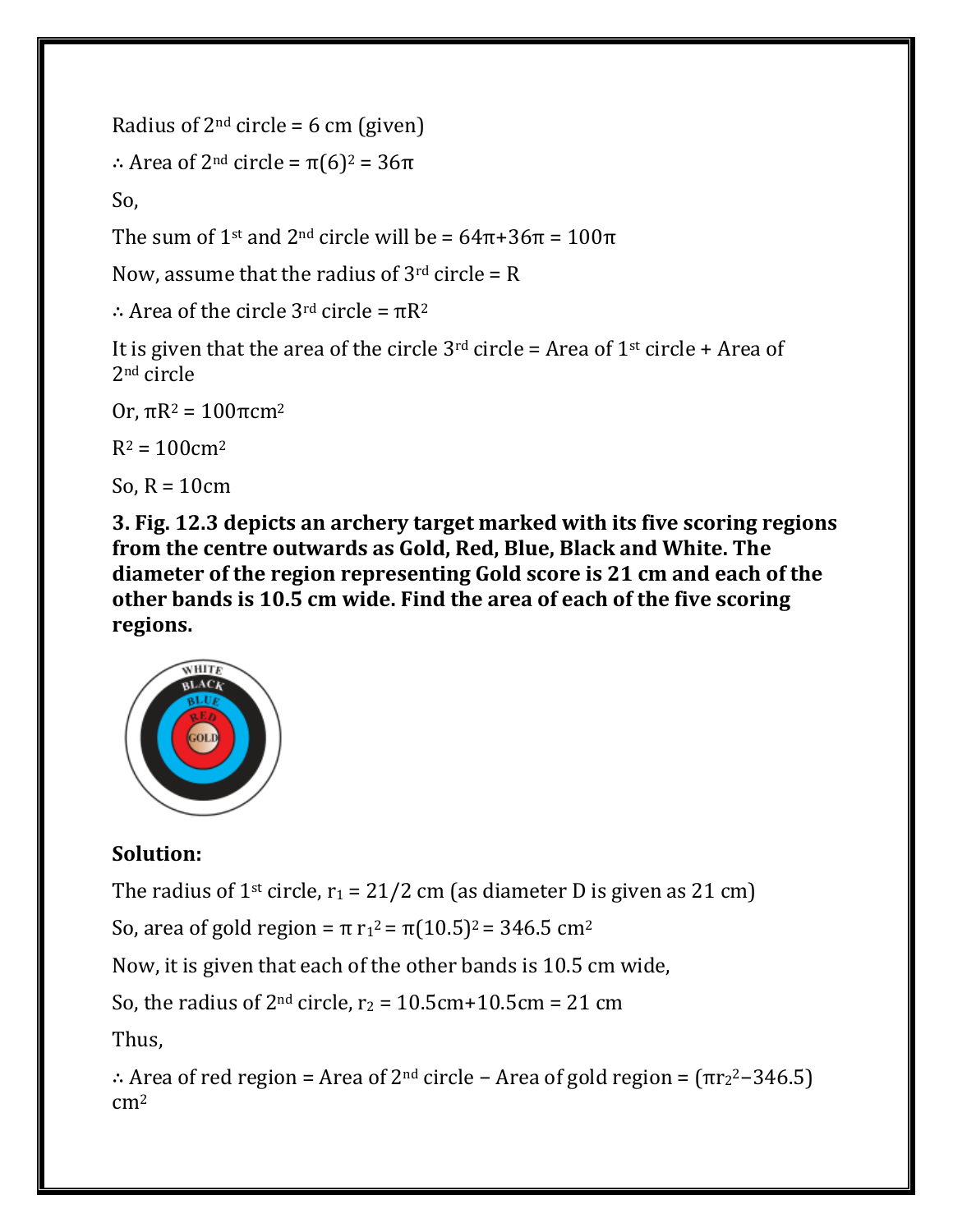$=$  (π(21)<sup>2</sup> – 346.5) cm<sup>2</sup>

 $= 1386 - 346.5$ 

 $= 1039.5$  cm<sup>2</sup>

Similarly,

The radius of  $3<sup>rd</sup>$  circle,  $r_3 = 21$  cm+10.5 cm = 31.5 cm

The radius of  $4<sup>th</sup>$  circle,  $r_4 = 31.5$  cm + 10.5 cm = 42 cm

The Radius of  $5<sup>th</sup>$  circle,  $r_5 = 42$  cm+10.5 cm = 52.5 cm

For the area of  $n<sup>th</sup>$  region,

 $A =$  Area of circle n – Area of circle  $(n-1)$ 

∴ Area of blue region (n=3) = Area of third circle – Area of second circle

 $= \pi(31.5)^2 - 1386$  cm<sup>2</sup>

 $= 3118.5 - 1386$  cm<sup>2</sup>

 $= 1732.5$  cm<sup>2</sup>

```
∴ Area of black region (n=4) = Area of fourth circle – Area of third circle
```
 $= \pi (42)^2 - 1386$  cm<sup>2</sup>

 $= 5544 - 3118.5$  cm<sup>2</sup>

 $= 2425.5$  cm<sup>2</sup>

∴ Area of white region (n=5) = Area of fifth circle – Area of fourth circle

- $= \pi (52.5)^2 5544$  cm<sup>2</sup>
- $= 8662.5 5544$  cm<sup>2</sup>
- $= 3118.5$  cm<sup>2</sup>

**4. The wheels of a car are of diameter 80 cm each. How many complete revolutions does each wheel make in 10 minutes when the car is travelling at a speed of 66 km per hour?**

# **Solution:**

The radius of car's wheel =  $80/2$  = 40 cm (as D = 80 cm)

So, the circumference of wheels =  $2πr = 80π$  cm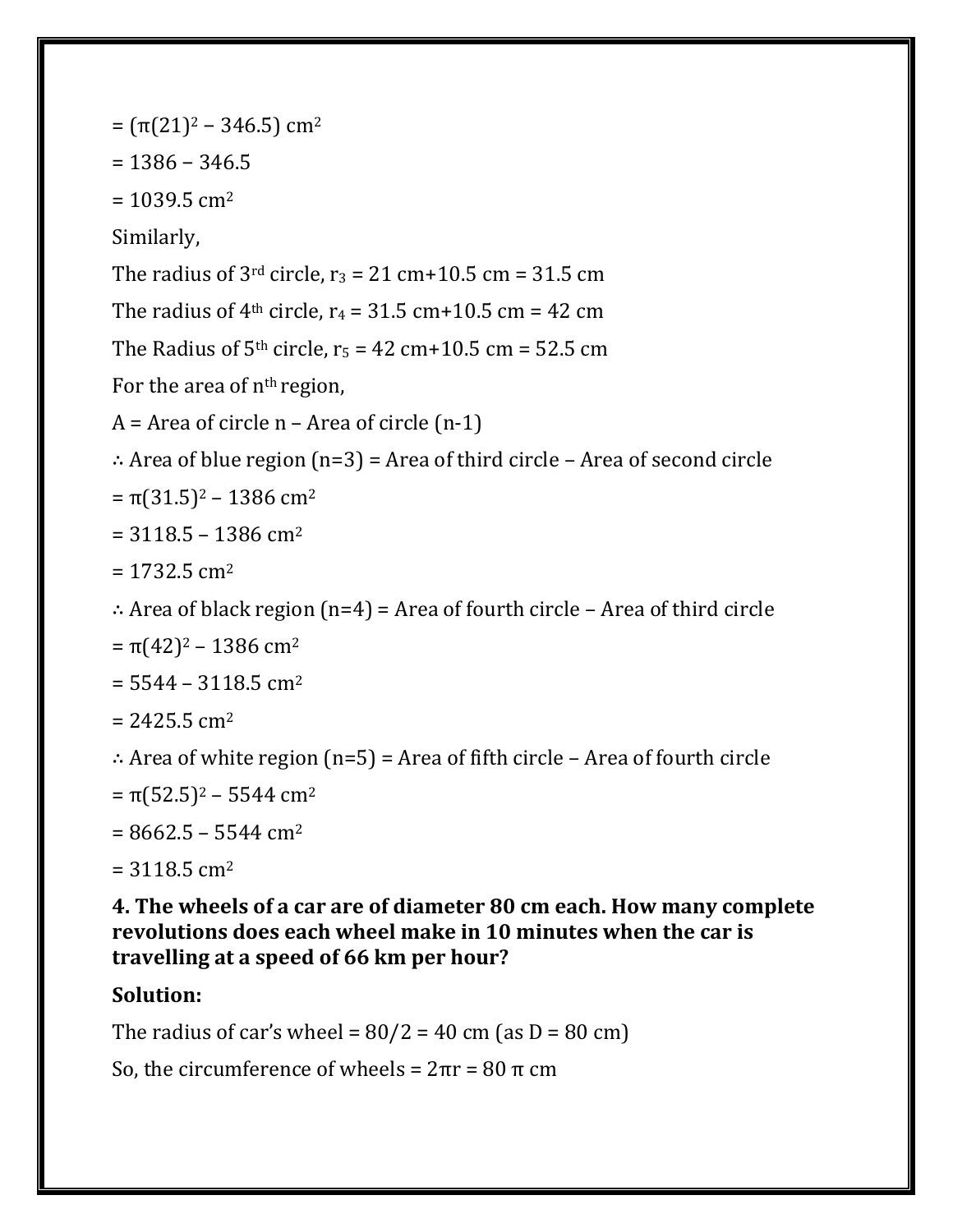Now, in one revolution, the distance covered = circumference of the wheel = 80 π cm

It is given that the distance covered by the car in 1 hr = 66km

Converting km into cm we get,

Distance covered by the car in  $1hr = (66 \times 10^5)$  cm

In 10 minutes, the distance covered will be =  $(66 \times 10^{5} \times 10)/60 = 1100000$ cm/s

∴ Distance covered by car =  $11 \times 10^5$  cm

Now, the no. of revolutions of the wheels = (Distance covered by the car/Circumference of the wheels)

 $=$  (11×10<sup>5</sup>)/80 π = 4375.

**5. Tick the correct Solution: in the following and justify your choice : If the perimeter and the area of a circle are numerically equal, then the radius of the circle is**

**(A) 2 units**

**(B) π units**

**(C) 4 units**

**(D) 7 units**

**Solution:**

Since the perimeter of the circle = area of the circle,

 $2\pi r = \pi r^2$ 

Or,  $r = 2$ 

So, option (A) is correct i.e. the radius of the circle is 2 units.

**Exercise: 12.2 (Page No: 230)**

**1. Find the area of a sector of a circle with radius 6 cm if angle of the sector is 60°.**

**Solution:**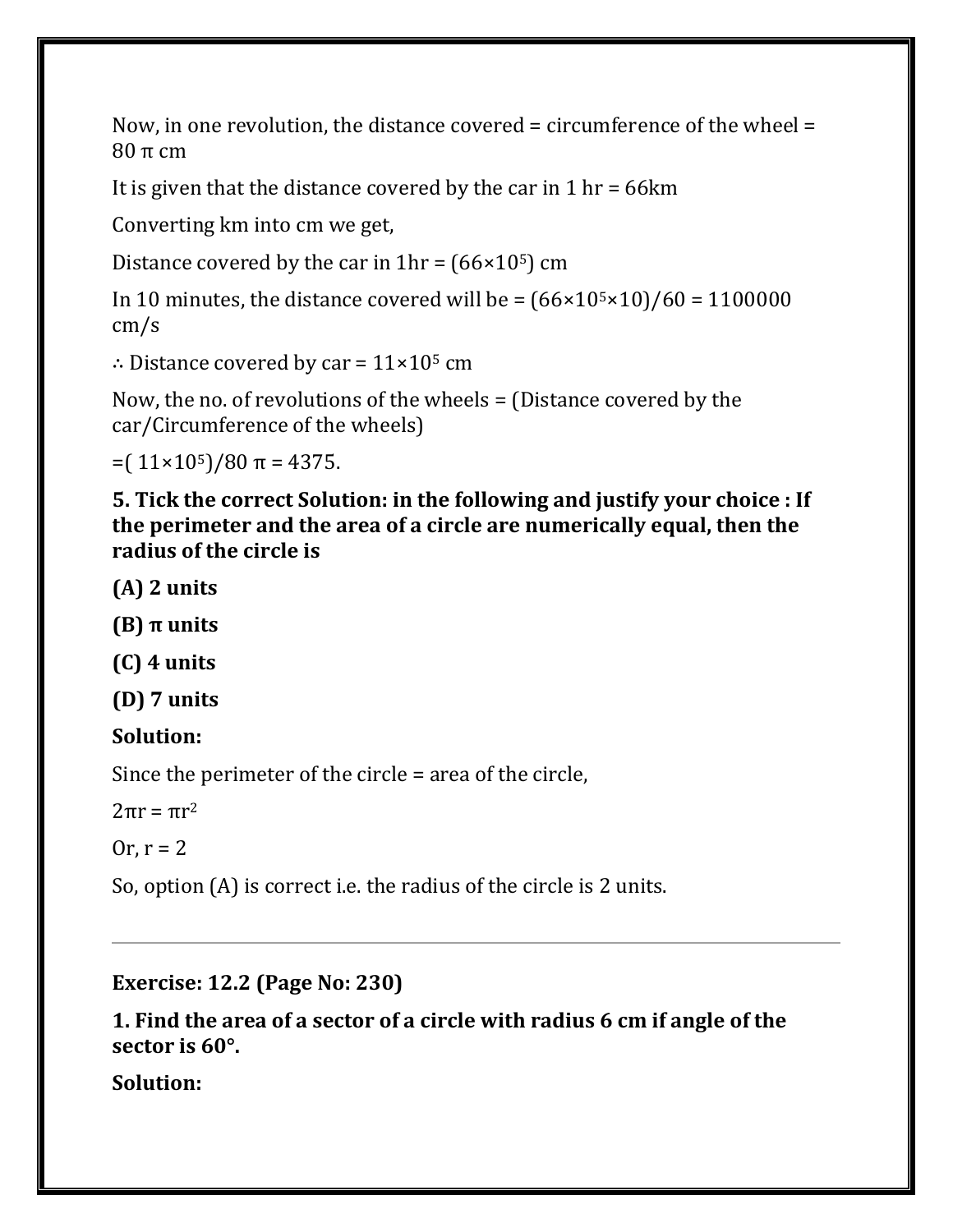It is given that the angle of the sector is 60°

We know that the area of sector =  $(\theta/360^{\circ}) \times \pi r^2$ 

∴ Area of the sector with angle  $60^\circ$  =  $(60^\circ/360^\circ) \times \pi r^2$  cm<sup>2</sup>

 $= (36/6)$ π cm<sup>2</sup>

 $= 6 \times 22 / 7$  cm<sup>2</sup> = 132/7 cm<sup>2</sup>

# **2. Find the area of a quadrant of a circle whose circumference is 22 cm.**

# **Solution:**

Circumference of the circle,  $C = 22$  cm (given)

It should be noted that a quadrant of a circle is a sector which is making an angle of 90°.

Let the radius of the circle  $= r$ 

As  $C = 2πr = 22$ .

R = 22/2π cm = 7/2 cm

∴ Area of the quadrant = (θ/360°) × πr<sup>2</sup>

Here,  $\theta = 90^\circ$ 

So, A =  $(90^{\circ}/360^{\circ}) \times \pi$  r<sup>2</sup> cm<sup>2</sup>

$$
= (49/16) \pi
$$
 cm<sup>2</sup>

 $= 77/8$  cm<sup>2</sup> = 9.6 cm<sup>2</sup>

### **3. The length of the minute hand of a clock is 14 cm. Find the area swept by the minute hand in 5 minutes.**

# **Solution:**

Length of minute hand = radius of the clock (circle)

∴ Radius (r) of the circle = 14 cm (given)

Angle swept by minute hand in 60 minutes  $= 360^{\circ}$ 

So, the angle swept by the minute hand in 5 minutes =  $360^{\circ} \times 5/60 = 30^{\circ}$ 

We know,

Area of a sector =  $(\theta/360^{\circ}) \times \pi r^2$ 

Now, area of the sector making an angle of  $30^\circ = (30^\circ/360^\circ) \times \pi r^2$  cm<sup>2</sup>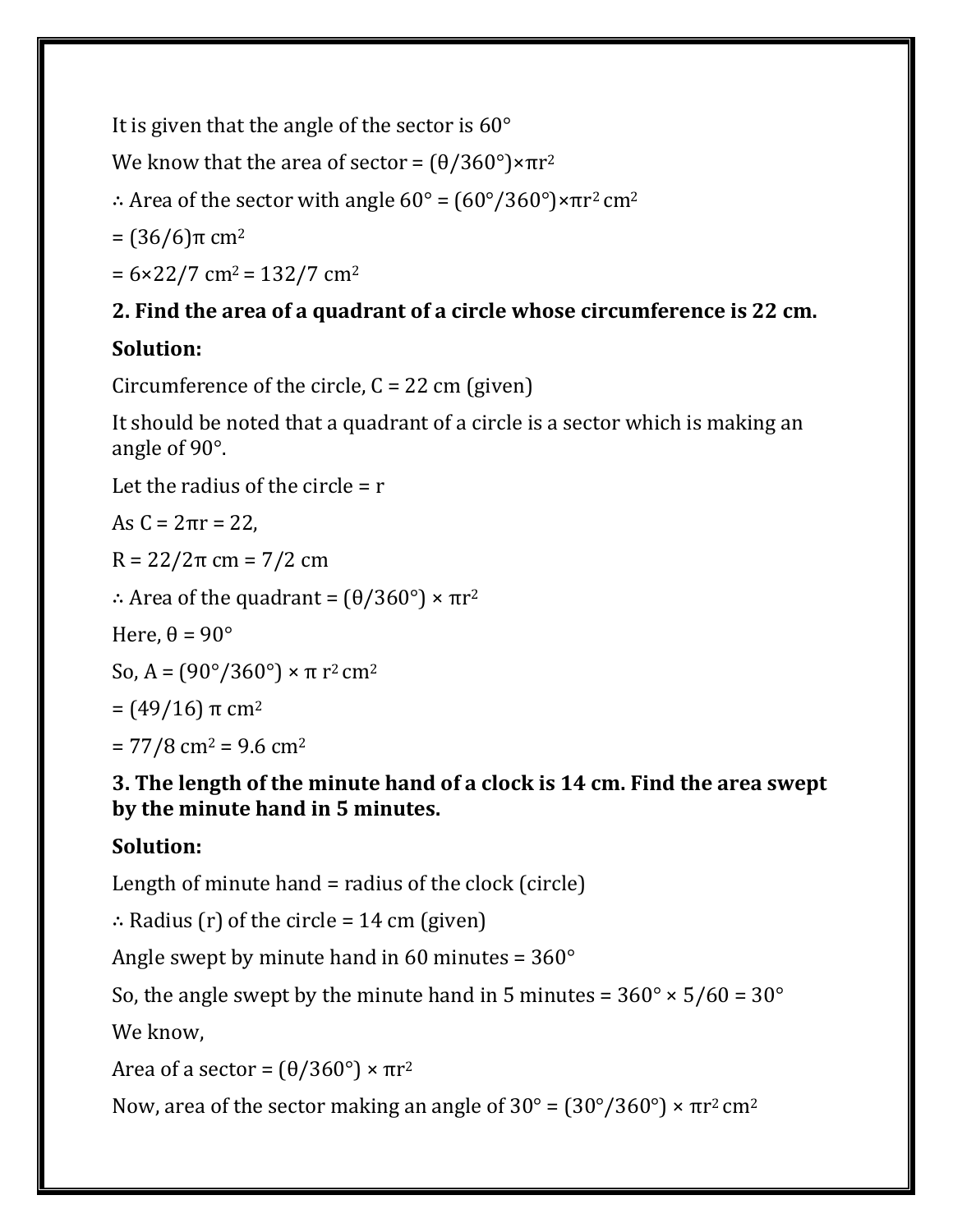$= (1/12) \times π14<sup>2</sup>$  $= (49/3) \times (22/7)$  cm<sup>2</sup>  $= 154/3$  cm<sup>2</sup>

**4. A chord of a circle of radius 10 cm subtends a right angle at the centre. Find the area of the corresponding:**

**(i) minor segment**

(ii) major sector. (Use  $\pi$  = 3.14)

**Solution:**



Here AB be the chord which is subtending an angle 90° at the center O.

It is given that the radius (r) of the circle =  $10 \text{ cm}$ 

**(i)** Area of minor sector =  $(90/360°) \times πr^2$ 

 $=(\frac{1}{4}) \times (22/7) \times 10^{2}$ 

Or, Area of minor sector =  $78.5 \text{ cm}^2$ 

Also, area of  $\triangle AOB = \frac{1}{2} \times OB \times OA$ 

Here, OB and OA are the radii of the circle i.e. = 10 cm

So, area of  $\triangle AOB = \frac{1}{2} \times 10 \times 10$ 

 $= 50 \, \text{cm}^2$ 

Now, area of minor segment = area of minor sector – area of ΔAOB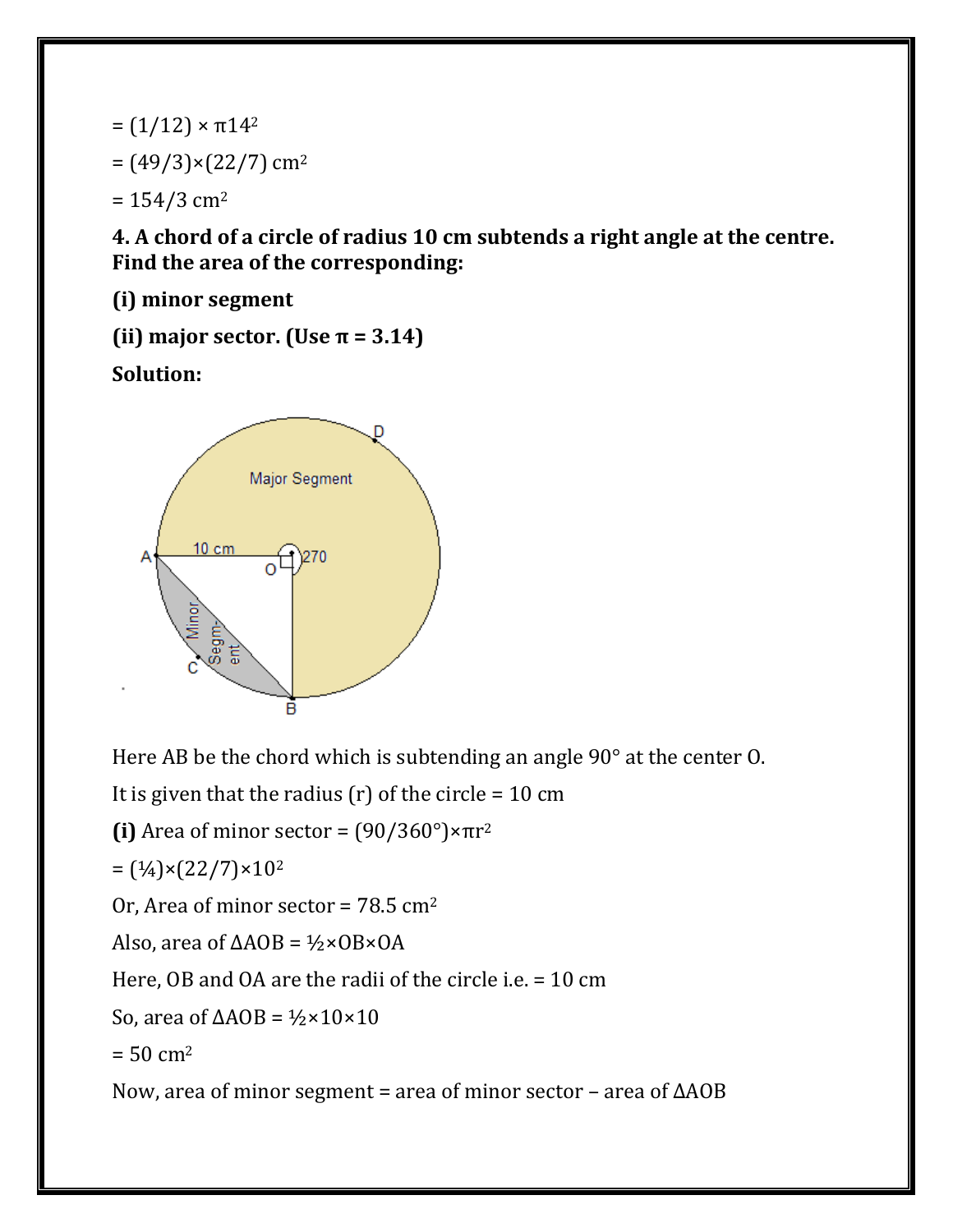$= 78.5 - 50$ 

 $= 28.5$  cm<sup>2</sup>

**(ii)** Area of major sector = Area of circle – Area of minor sector

 $= (3.14 \times 10^2) - 78.5$ 

 $= 235.5$  cm<sup>2</sup>

**5. In a circle of radius 21 cm, an arc subtends an angle of 60° at the centre. Find:**

**(i) the length of the arc**

**(ii) area of the sector formed by the arc**

**(iii) area of the segment formed by the corresponding chord**

**Solution:**



Given,

Radius =  $21 \text{ cm}$ 

 $\theta = 60^\circ$ 

(i) Length of an arc =  $\theta$ /360°×Circumference(2πr)

∴ Length of an arc AB =  $(60^{\circ}/360^{\circ}) \times 2 \times (22/7) \times 21$ 

 $=(1/6) \times 2 \times (22/7) \times 21$ 

Or Arc AB Length = 22cm

(ii) It is given that the angle subtend by the  $arc = 60^{\circ}$ 

So, area of the sector making an angle of  $60^\circ = (60^\circ/360^\circ) \times \pi r^2$  cm<sup>2</sup>

 $= 441/6 \times 22/7$  cm<sup>2</sup>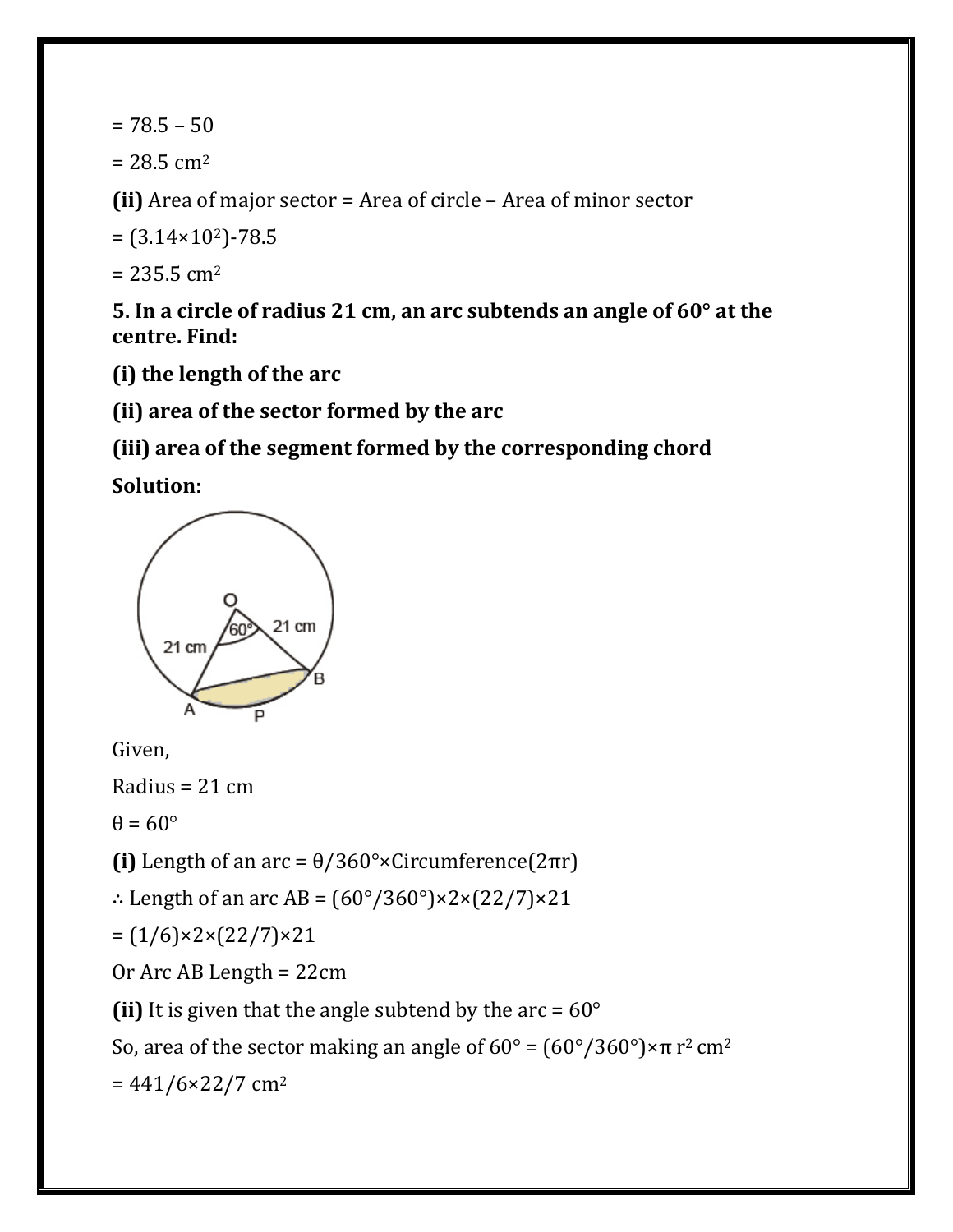Or, the area of the sector formed by the arc APB is 231 cm<sup>2</sup>

**(iii)** Area of segment APB = Area of sector OAPB – Area of ΔOAB

Since the two arms of the triangle are the radii of the circle and thus are equal, and one angle is 60°, ΔOAB is an equilateral triangle. So, its area will be  $\sqrt{3}/4\times a^2$  sq. Units.

Area of segment APB =  $231-(\sqrt{3}/4) \times (OA)^2$ 

 $= 231-(\sqrt{3}/4) \times 21^{2}$ 

Or, Area of segment APB =  $[231-(441\times\sqrt{3})/4]$  cm<sup>2</sup>

**6. A chord of a circle of radius 15 cm subtends an angle of 60° at the centre. Find the areas of the corresponding minor and major segments of the circle. (Use π = 3.14 and**  $\sqrt{3}$  **= 1.73)** 

**Solution:**



Given,

Radius =  $15 \text{ cm}$ 

 $\theta = 60^\circ$ 

So,

Area of sector OAPB =  $(60^{\circ}/360^{\circ}) \times \pi r^2$  cm<sup>2</sup>

 $= 225/6$  πcm<sup>2</sup>

Now, ΔAOB is equilateral as two sides are the radii of the circle and hence equal and one angle is 60°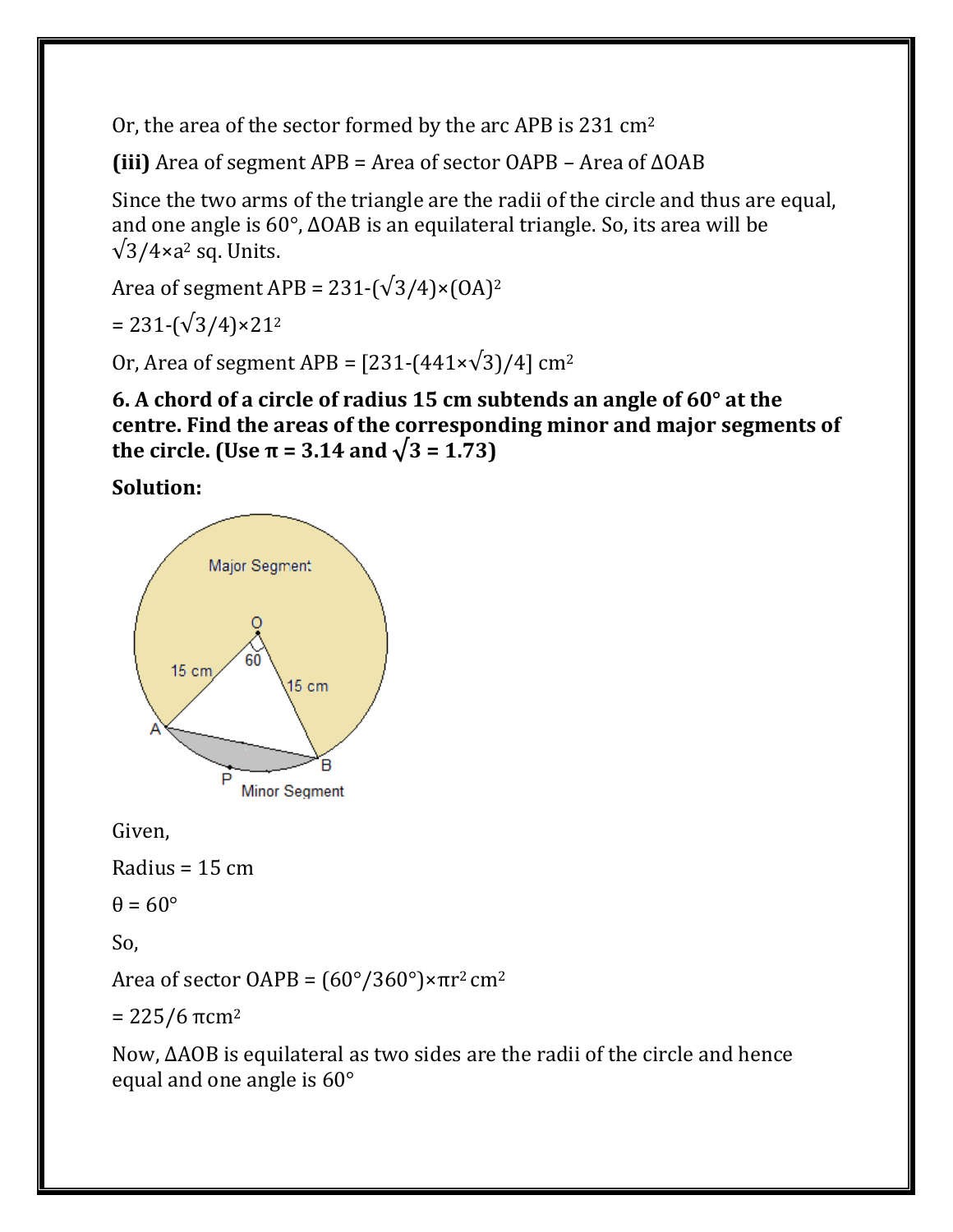So, Area of ΔAOB =  $(\sqrt{3}/4) \times a^2$ 

Or,  $(\sqrt{3}/4) \times 15^2$ 

: Area of  $\triangle AOB = 97.31 \text{ cm}^2$ 

Now, area of minor segment APB = Area of OAPB – Area of ΔAOB

Or, area of minor segment APB =  $((225/6)π - 97.31)$  cm<sup>2</sup> = 20.43 cm<sup>2</sup>

And,

Area of major segment = Area of circle – Area of segment APB

Or, area of major segment =  $(\pi \times 15^2)$  – 20.4 = 686.06 cm<sup>2</sup>

**7. A chord of a circle of radius 12 cm subtends an angle of 120° at the centre. Find the area of the corresponding segment of the circle. (Use π =** 3.14 and  $\sqrt{3} = 1.73$ 

## **Solution:**

Radius,  $r = 12$  cm

Now, draw a perpendicular OD on chord AB and it will bisect chord AB.

So,  $AD = DB$ 



Now, the area of the minor sector =  $(θ/360°)$ ×πr<sup>2</sup>

 $=(120/360)\times(22/7)\times12^{2}$ 

 $= 150.72$  cm<sup>2</sup>

Consider the ΔAOB,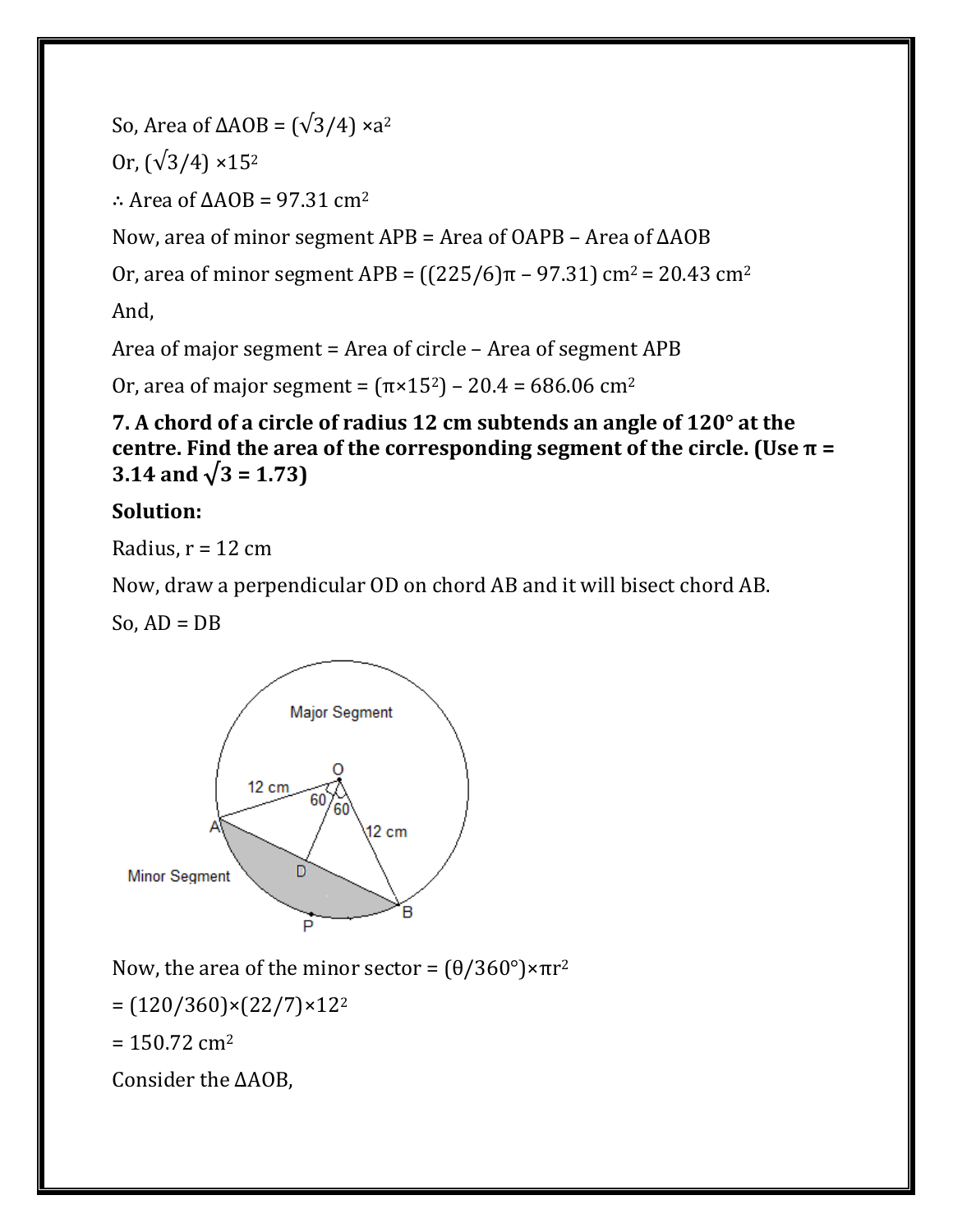∠ OAB = 180°-(90°+60°) = 30° Now,  $cos 30^\circ = AD/OA$  $\sqrt{3}/2 = AD/12$ Or, AD =  $6\sqrt{3}$  cm We know OD bisects AB. So,  $AB = 2 \times AD = 12\sqrt{3}$  cm Now,  $sin 30^\circ = OD/OA$ Or,  $\frac{1}{2} =$  OD/12 ∴ OD = 6 cm So, the area of  $\triangle AOB = \frac{1}{2} \times \text{base} \times \text{height}$ Here, base =  $AB = 12\sqrt{3}$  and

Height =  $OD = 6$ 

So, area of ΔAOB =  $\frac{1}{2}$ ×12 $\sqrt{3}$ ×6 = 36 $\sqrt{3}$  cm = 62.28 cm<sup>2</sup>

∴ Area of the corresponding Minor segment = Area of the Minor sector – Area of ΔAOB

 $= 150.72$  cm<sup>2</sup> – 62.28 cm<sup>2</sup> = 88.44 cm<sup>2</sup>

**8. A horse is tied to a peg at one corner of a square shaped grass field of side 15 m by means of a 5 m long rope (see Fig. 12.11). Find**

**(i) the area of that part of the field in which the horse can graze.**

**(ii) the increase in the grazing area if the rope were 10 m long instead of 5 m. (Use π = 3.14)**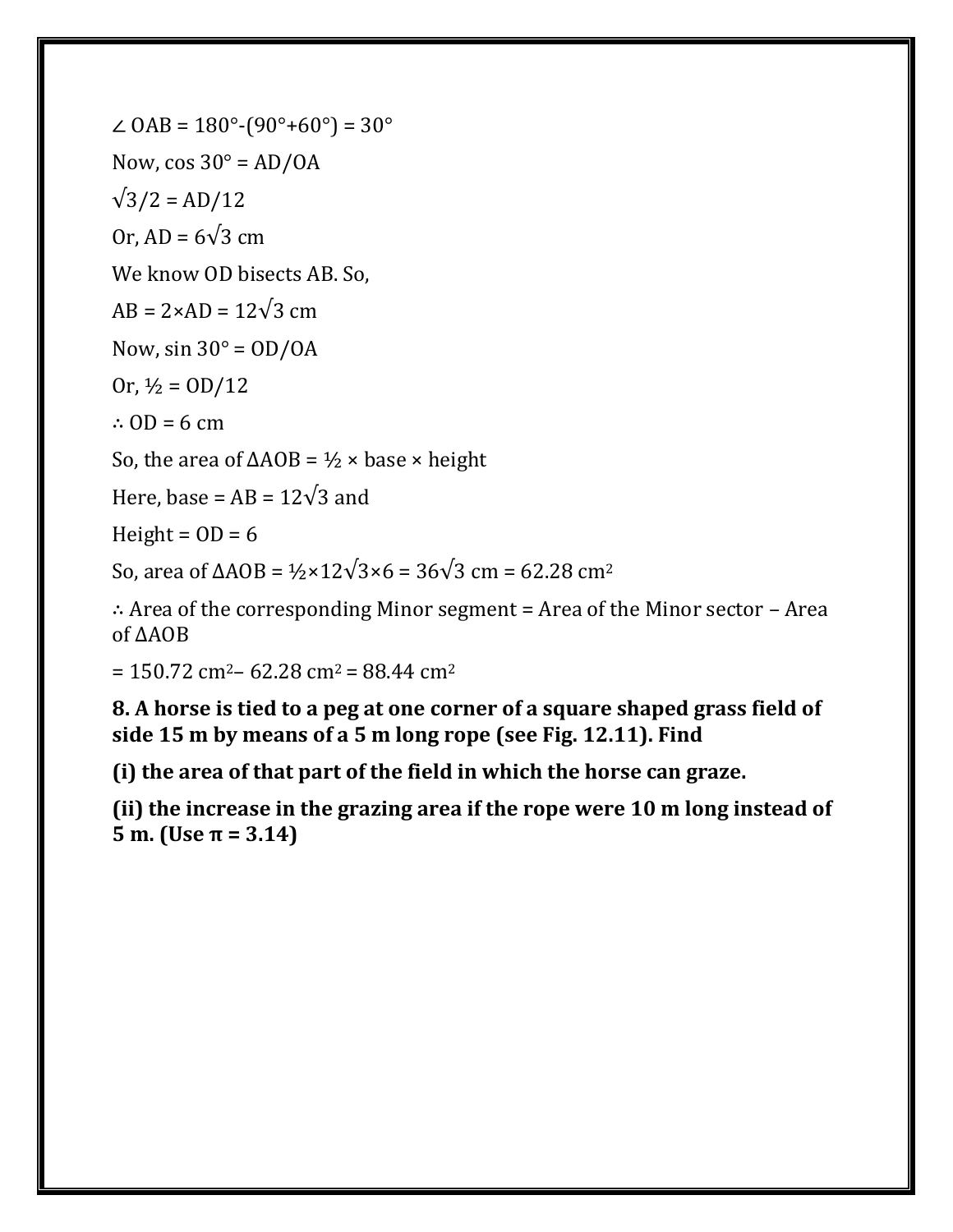

### Fig. 12.11

## **Solution:**

As the horse is tied at one end of a square field, it will graze only a quarter (i.e. sector with  $\theta = 90^{\circ}$  of the field with radius 5 m.

Here, the length of rope will be the radius of the circle i.e.  $r = 5$  m

It is also known that the side of square field  $= 15$  m

**(i)** Area of circle =  $\pi r^2 = 22/7 \times 5^2 = 78.5 \text{ m}^2$ 

Now, the area of the part of the field where the horse can graze  $=$  1/4 (the area of the circle) =  $78.5/4 = 19.625$  m<sup>2</sup>

**(ii)** If the rope is increased to 10 m,

Area of circle will be =  $πr^2 = 22/7 × 10^2 = 314 m^2$ 

Now, the area of the part of the field where the horse can graze  $=$   $\frac{1}{4}$  (the area of the circle)

 $= 314/4 = 78.5$  m<sup>2</sup>

∴ Increase in the grazing area =  $78.5$  m<sup>2</sup> – 19.625 m<sup>2</sup> = 58.875 m<sup>2</sup>

**9. A brooch is made with silver wire in the form of a circle with diameter 35 mm. The wire is also used in making 5 diameters which divide the circle into 10 equal sectors as shown in Fig. 12.12. Find:**

**(i) the total length of the silver wire required.**

**(ii) the area of each sector of the brooch.**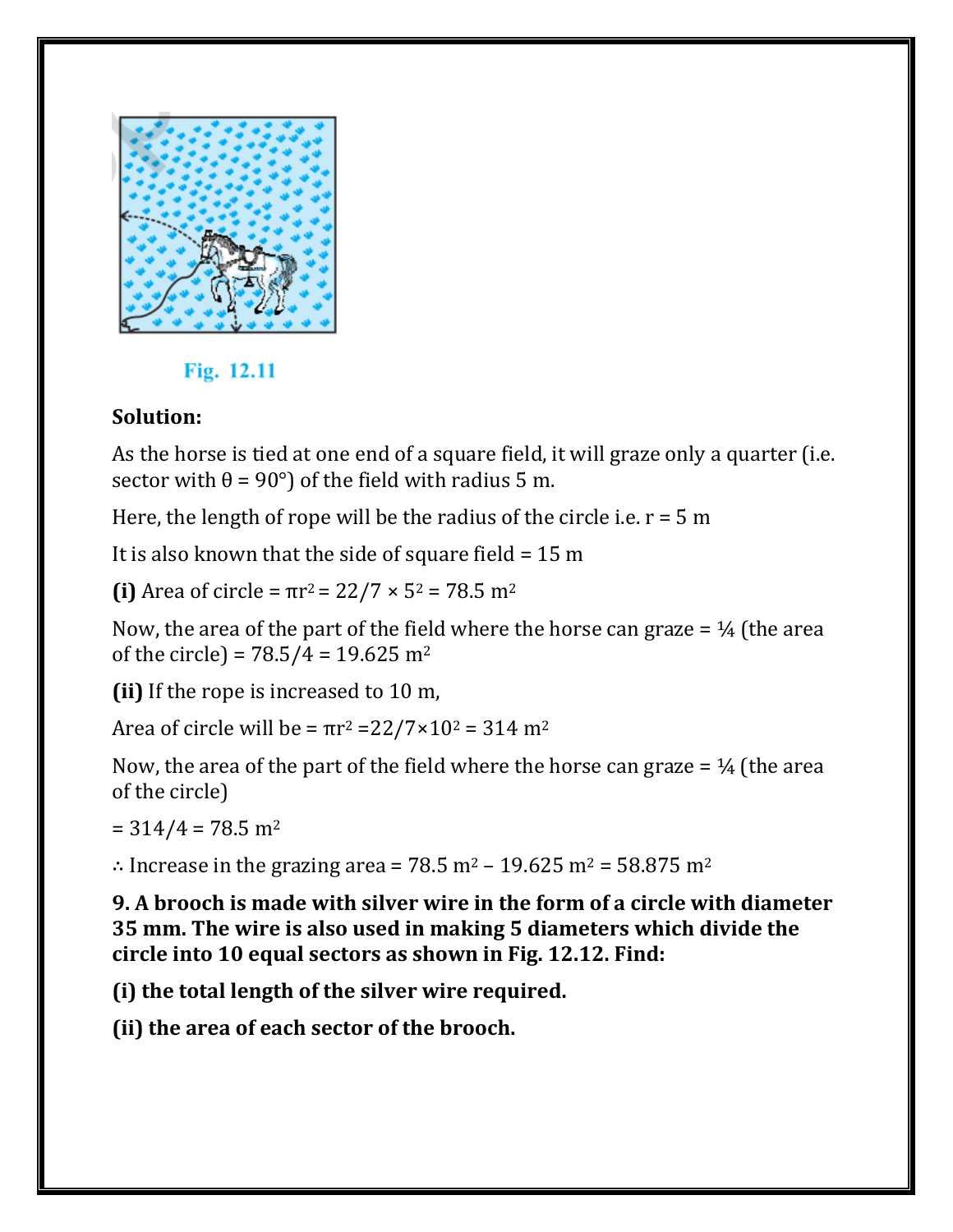

Fig. 12.12

# **Solution:**

Diameter  $(D) = 35$  mm

Total number of diameters to be considered= 5

Now, the total length of 5 diameters that would be required =  $35 \times 5 = 175$ 

Circumference of the circle = 2πr

Or,  $C = \pi D = 22/7 \times 35 = 110$ 

Area of the circle =  $πr^2$ 

Or,  $A = (22/7) \times (35/2)^2 = 1925/2$  mm<sup>2</sup>

**(i)** Total length of silver wire required = Circumference of the circle + Length of 5 diameter

 $= 110+175 = 185$  mm

**(ii)** Total Number of sectors in the brooch = 10

So, the area of each sector = total area of the circle/number of sectors

∴ Area of each sector =  $(1925/2)$ ×1/10 = 385/4 mm<sup>2</sup>

**10. An umbrella has 8 ribs which are equally spaced (see Fig. 12.13). Assuming umbrella to be a flat circle of radius 45 cm, find the area between the two consecutive ribs of the umbrella.**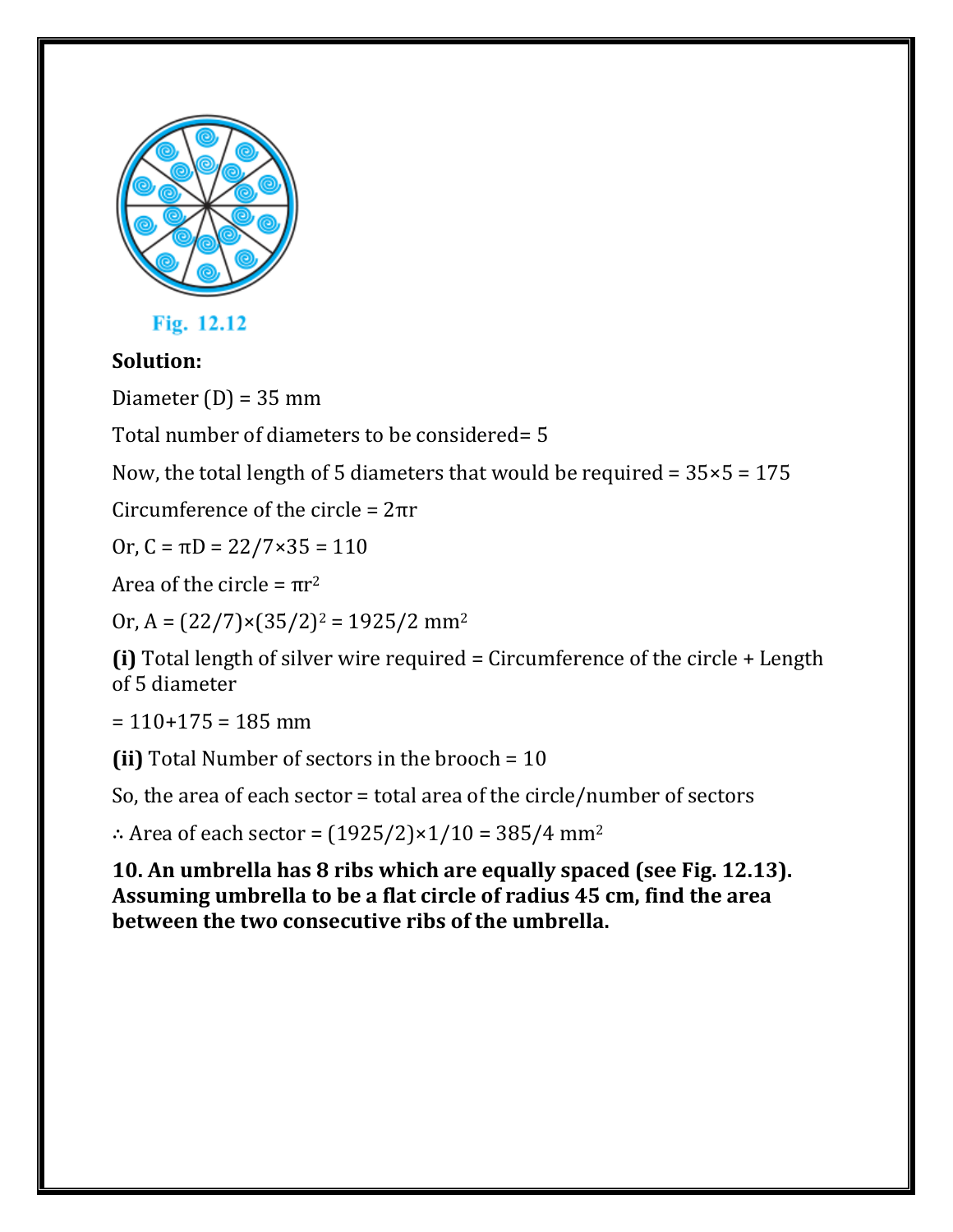

### **Solution:**

The radius  $(r)$  of the umbrella when flat = 45 cm

So, the area of the circle (A) =  $\pi r^2 = (22/7) \times (45)^2 = 6364.29$  cm<sup>2</sup>

Total number of ribs  $(n) = 8$ 

∴ The area between the two consecutive ribs of the umbrella =  $A/n$ 

6364.29/8 cm<sup>2</sup>

Or, The area between the two consecutive ribs of the umbrella =  $795.5 \text{ cm}^2$ 

#### **11. A car has two wipers which do not overlap. Each wiper has a blade of length 25 cm sweeping through an angle of 115°. Find the total area cleaned at each sweep of the blades.**

# **Solution:**

Given,

Radius  $(r) = 25$  cm

Sector angle  $(\theta) = 115^{\circ}$ 

Since there are 2 blades,

The total area of the sector made by wiper =  $2 \times (\theta/360^{\circ}) \times \pi r^2$ 

 $= 2 \times (115/360) \times (22/7) \times 25^{2}$ 

 $= 2 \times 158125 / 252$  cm<sup>2</sup>

 $= 158125/126 = 1254.96$  cm<sup>2</sup>

**12. To warn ships for underwater rocks, a lighthouse spreads a red colored light over a sector of angle 80° to a distance of 16.5 km. Find the area of the sea over which the ships are warned.**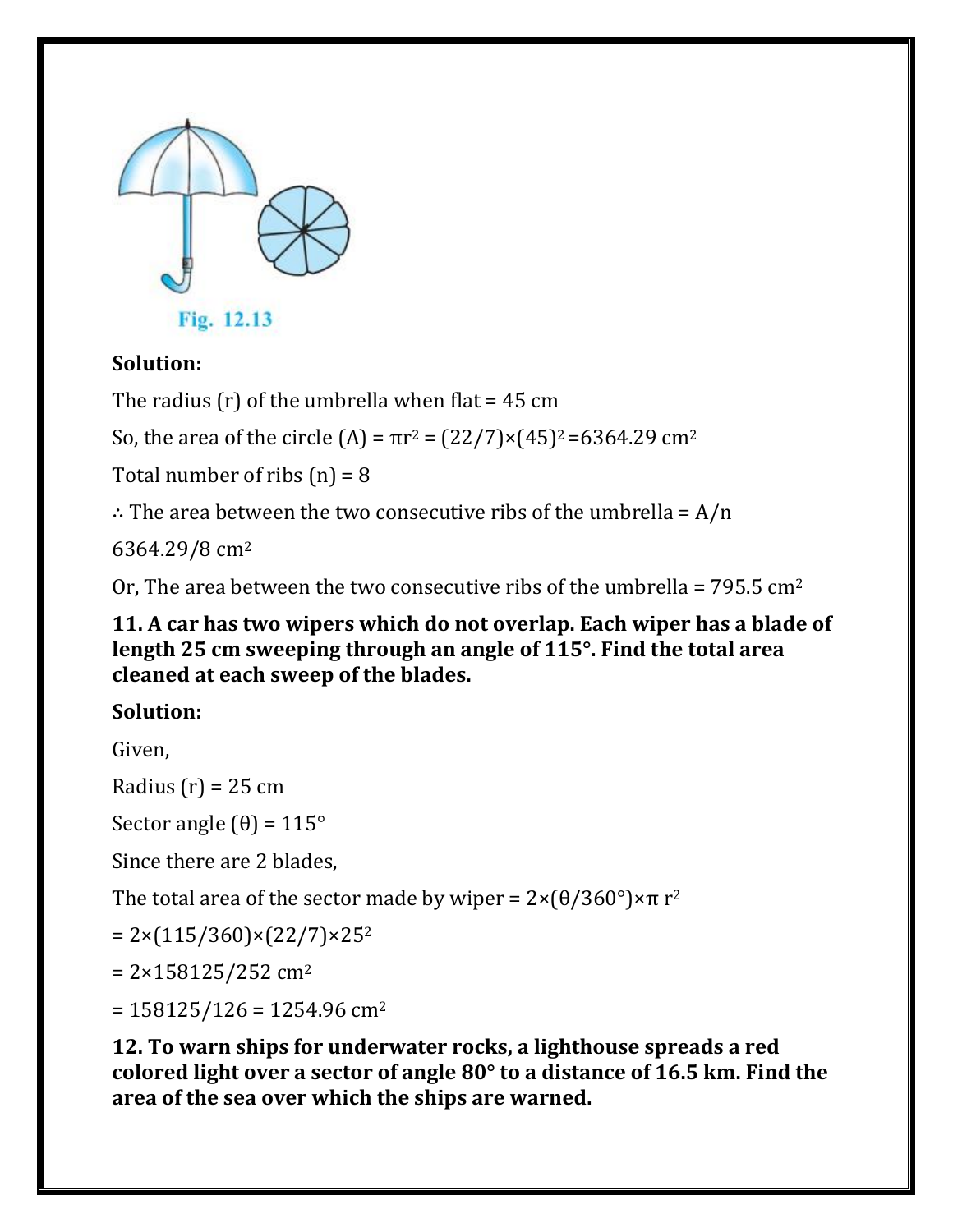## $(Use \pi = 3.14)$

## **Solution:**

Let O bet the position of Lighthouse.



Here the radius will be the distance over which light spreads.

Given, radius  $(r) = 16.5$  km

Sector angle  $(\theta) = 80^{\circ}$ 

Now, the total area of the sea over which the ships are warned = Area made by the sector

Or, Area of sector =  $(\theta/360^\circ) \times \pi r^2$ 

$$
= (80^\circ / 360^\circ) \times \pi r^2 \,\mathrm{km^2}
$$

 $= 189.97$  km<sup>2</sup>

**13. A round table cover has six equal designs as shown in Fig. 12.14. If the radius of the cover is 28 cm, find the cost of making the designs at the rate of ₹ 0.35 per cm<sup>2</sup> <b>. (Use**  $\sqrt{3} = 1.7$ )



Fig. 12.14

**Solution:**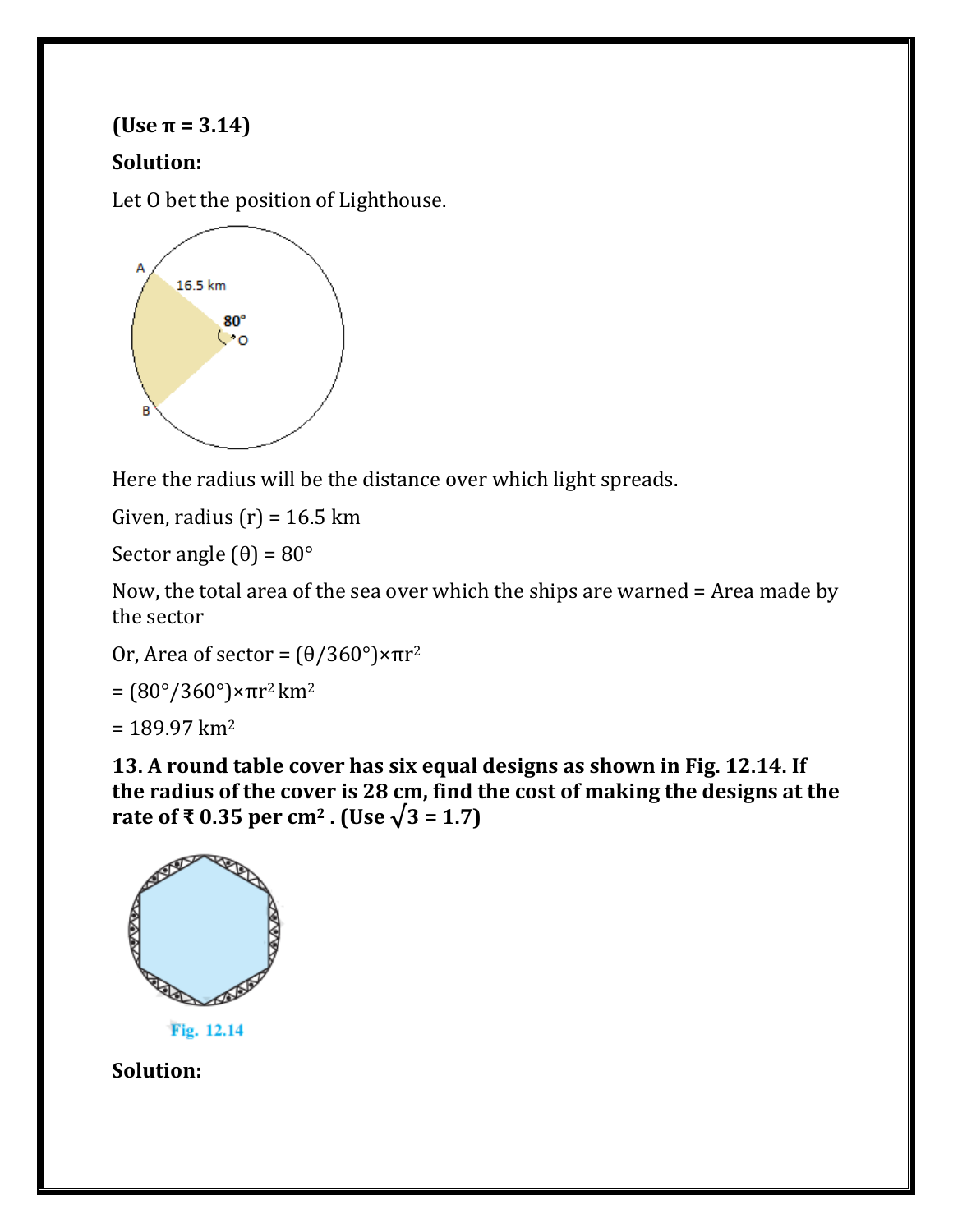

Total number of equal designs = 6

AOB=  $360^{\circ}/6 = 60^{\circ}$ 

Radius of the cover = 28 cm

Cost of making design =  $\bar{\tau}$  0.35 per cm<sup>2</sup>

Since the two arms of the triangle are the radii of the circle and thus are equal, and one angle is 60°, ΔAOB is an equilateral triangle. So, its area will be  $(\sqrt{3}/4)$ ×a<sup>2</sup> sq. units

Here,  $a = OA$ 

∴ Area of equilateral  $\triangle AOB = (\sqrt{3}/4) \times 28^2 = 333.2$  cm<sup>2</sup>

Area of sector ACB =  $(60^{\circ}/360^{\circ}) \times \pi r^2$  cm<sup>2</sup>

 $= 410.66$  cm<sup>2</sup>

So, area of a single design = area of sector ACB – area of ΔAOB

 $= 410.66$  cm<sup>2</sup> – 333.2 cm<sup>2</sup> = 77.46 cm<sup>2</sup>

∴ Area of 6 designs =  $6 \times 77.46$  cm<sup>2</sup> = 464.76 cm<sup>2</sup>

So, total cost of making design =  $464.76 \text{ cm}^2 \times \text{Rs}.0.35 \text{ per cm}^2$ 

 $=$  Rs. 162.66

**14. Tick the correct solution in the following:**

### **Area of a sector of angle p (in degrees) of a circle with radius R is**

**(A) p/180 × 2πR**

**(B) p/180 × π R<sup>2</sup>**

**(C) p/360 × 2πR**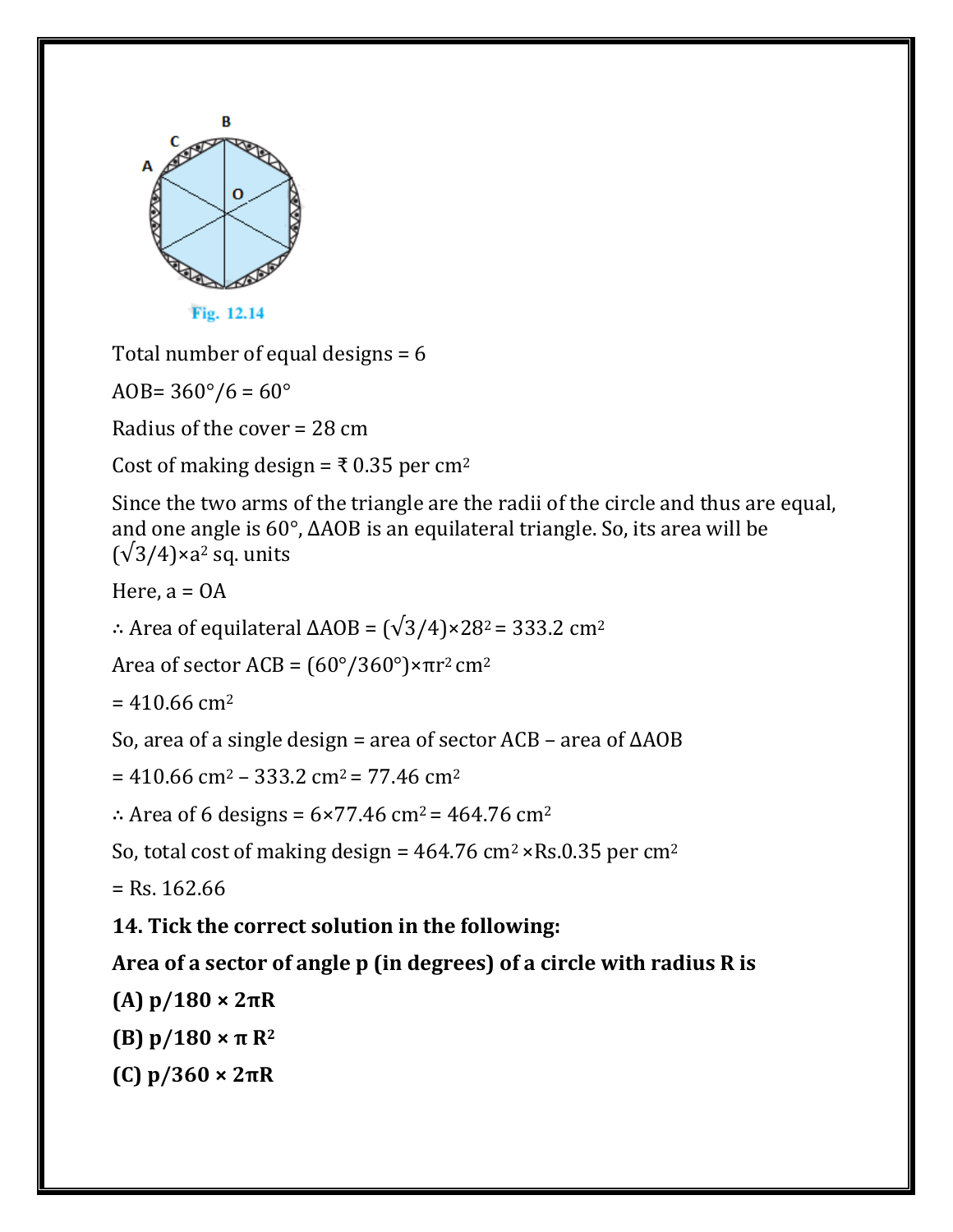```
(D) p/720 × 2πR2
Solution:
The area of a sector = (\theta/360^\circ) \times \pi r^2Given, \theta = pSo, area of sector = p/360 \times \pi R^2Multiplying and dividing by 2 simultaneously,
= (p/360) \times 2/2 \times πR^2= (2p/720)×2πR2
So, option (D) is correct.
```
**Exercise: 12.3 (Page No: 234)**

**1. Find the area of the shaded region in Fig. 12.19, if PQ = 24 cm, PR = 7 cm and O is the centre of the circle.**



### **Solution:**

Here, P is in the semi-circle and so,

 $P = 90^\circ$ 

So, it can be concluded that QR is hypotenuse of the circle and is equal to the diameter of the circle.

∴ QR = D

Using Pythagorean theorem,

 $QR^2 = PR^2 + PQ^2$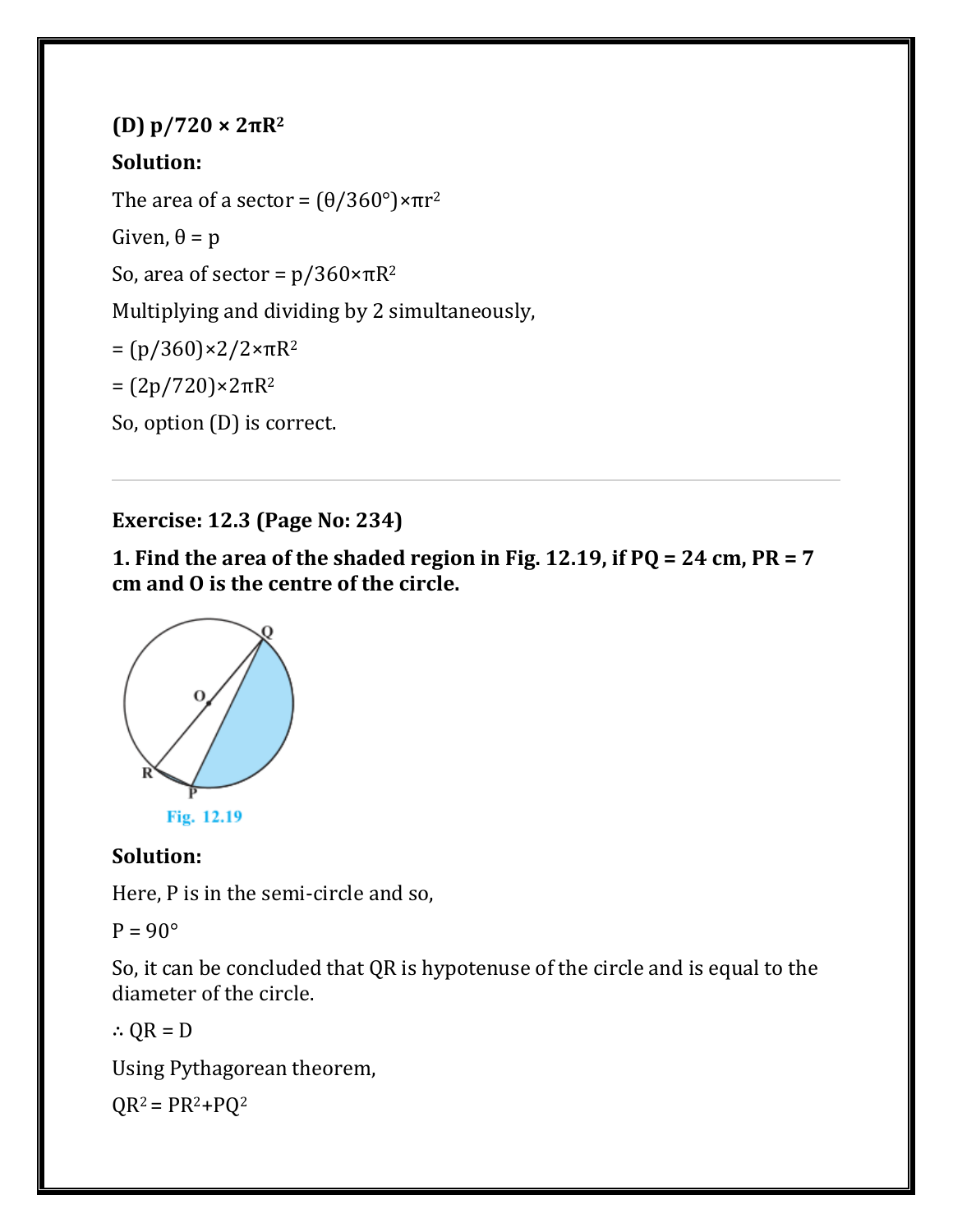Or,  $QR^2 = 7^2 + 24^2$ QR= 25 cm = Diameter Hence, the radius of the circle = 25/2 cm Now, the area of the semicircle =  $(\pi R^2)/2$  $=(22/7)\times(25/2)\times(25/2)/2$  cm<sup>2</sup>  $= 13750/56$  cm<sup>2</sup> = 245.54 cm<sup>2</sup> Also, area of the  $\Delta PQR = \frac{1}{2} \times PR \times PQ$  $=(\frac{1}{2}) \times 7 \times 24$  cm<sup>2</sup>  $= 84 \, \text{cm}^2$ 

Hence, the area of the shaded region =  $245.54 \text{ cm}^2$ -84 cm<sup>2</sup>

 $= 161.54$  cm<sup>2</sup>

**2. Find the area of the shaded region in Fig. 12.20, if radii of the two concentric circles with centre O are 7 cm and 14 cm respectively and AOC = 40°.**

**Solution:**



Fig. 12.20

Given,

Angle made by sector =  $40^{\circ}$ ,

Radius the inner circle =  $r = 7$  cm, and

Radius of the outer circle =  $R = 14$  cm

We know,

Area of the sector =  $(\theta/360^\circ) \times \pi r^2$ 

So, Area of OAC =  $(40^\circ/360^\circ) \times \pi r^2$  cm<sup>2</sup>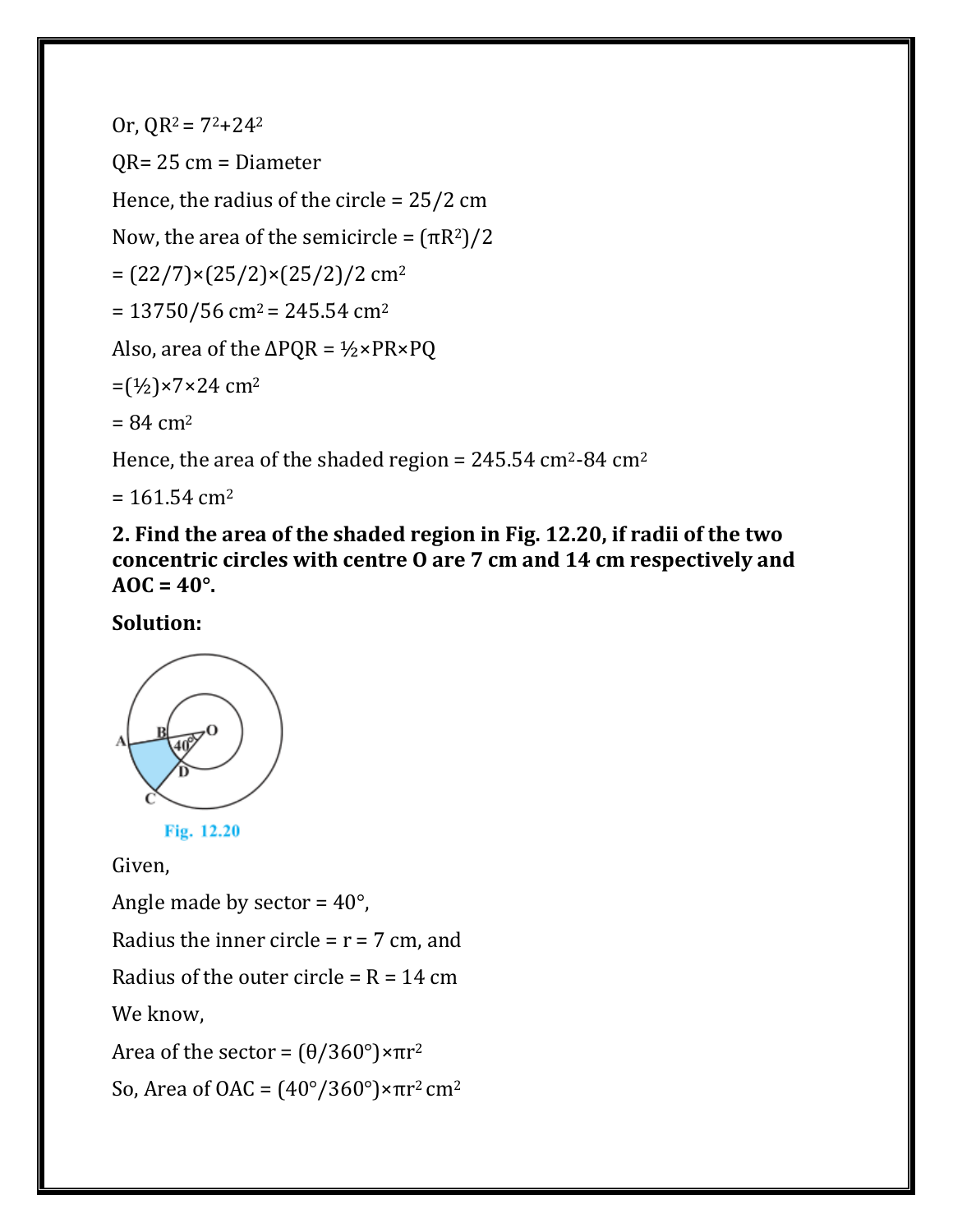$= 68.44$  cm<sup>2</sup>

Area of the sector OBD =  $(40^{\circ}/360^{\circ}) \times \pi r^2$  cm<sup>2</sup>

 $= (1/9) \times (22/7) \times 7^2 = 17.11$  cm<sup>2</sup>

Now, area of the shaded region ABDC = Area of OAC – Area of the OBD

 $= 68.44$  cm<sup>2</sup> – 17.11 cm<sup>2</sup> = 51.33 cm<sup>2</sup>

**3. Find the area of the shaded region in Fig. 12.21, if ABCD is a square of side 14 cm and APD and BPC are semicircles.**





#### **Solution:**

Side of the square ABCD (as given) = 14 cm

So, Area of ABCD =  $a^2$ 

 $= 14 \times 14$  cm<sup>2</sup> = 196 cm<sup>2</sup>

We know that the side of the square = diameter of the circle = 14 cm

So, side of the square = diameter of the semicircle =  $14 \text{ cm}$ 

```
∴ Radius of the semicircle = 7 cm
```
Now, area of the semicircle =  $(\pi R^2)/2$ 

```
=(22/7\times7\times7)/2 cm<sup>2</sup> =
```
 $= 77$  cm<sup>2</sup>

∴ Area of two semicircles =  $2 \times 77$  cm<sup>2</sup> = 154 cm<sup>2</sup>

Hence, area of the shaded region = Area of the Square – Area of two semicircles

```
= 196 cm<sup>2</sup> -154 cm<sup>2</sup>
```
 $= 42$  cm<sup>2</sup>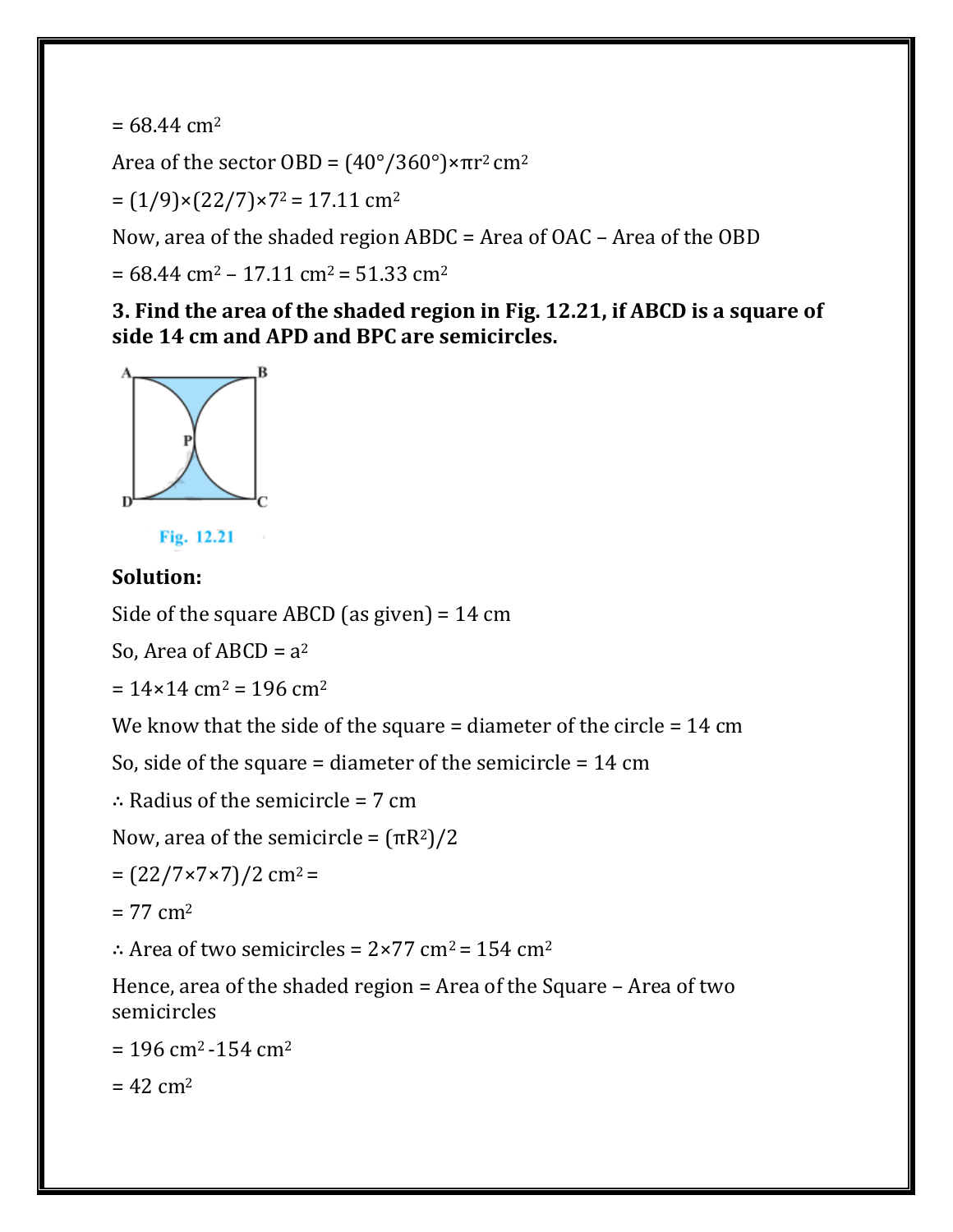**4. Find the area of the shaded region in Fig. 12.22, where a circular arc of radius 6 cm has been drawn with vertex O of an equilateral triangle OAB of side 12 cm as centre.**



#### **Solution:**

It is given that OAB is an equilateral triangle having each angle as 60°

Area of the sector is common in both.

Radius of the circle = 6 cm.

Side of the triangle = 12 cm.

Area of the equilateral triangle =  $(\sqrt{3}/4)$  (OA)<sup>2</sup>=  $(\sqrt{3}/40 \times 12^2)$  = 36 $\sqrt{3}$  cm<sup>2</sup>

Area of the circle =  $\pi R^2 = (22/7) \times 6^2 = 792/7$  cm<sup>2</sup>

Area of the sector making angle  $60^{\circ} = (60^{\circ}/360^{\circ}) \times \pi r^2$  cm<sup>2</sup>

 $= (1/6) \times (22/7) \times 6^2$  cm<sup>2</sup> = 132/7 cm<sup>2</sup>

Area of the shaded region = Area of the equilateral triangle + Area of the circle – Area of the sector

=  $36\sqrt{3}$  cm<sup>2</sup> +792/7 cm<sup>2</sup>-132/7 cm<sup>2</sup>

 $=$  (36 $\sqrt{3+660/7}$ ) cm<sup>2</sup>

**5. From each corner of a square of side 4 cm a quadrant of a circle of radius 1 cm is cut and also a circle of diameter 2 cm is cut as shown in Fig. 12.23. Find the area of the remaining portion of the square.**

### **Solution:**

Side of the square = 4 cm

Radius of the circle = 1 cm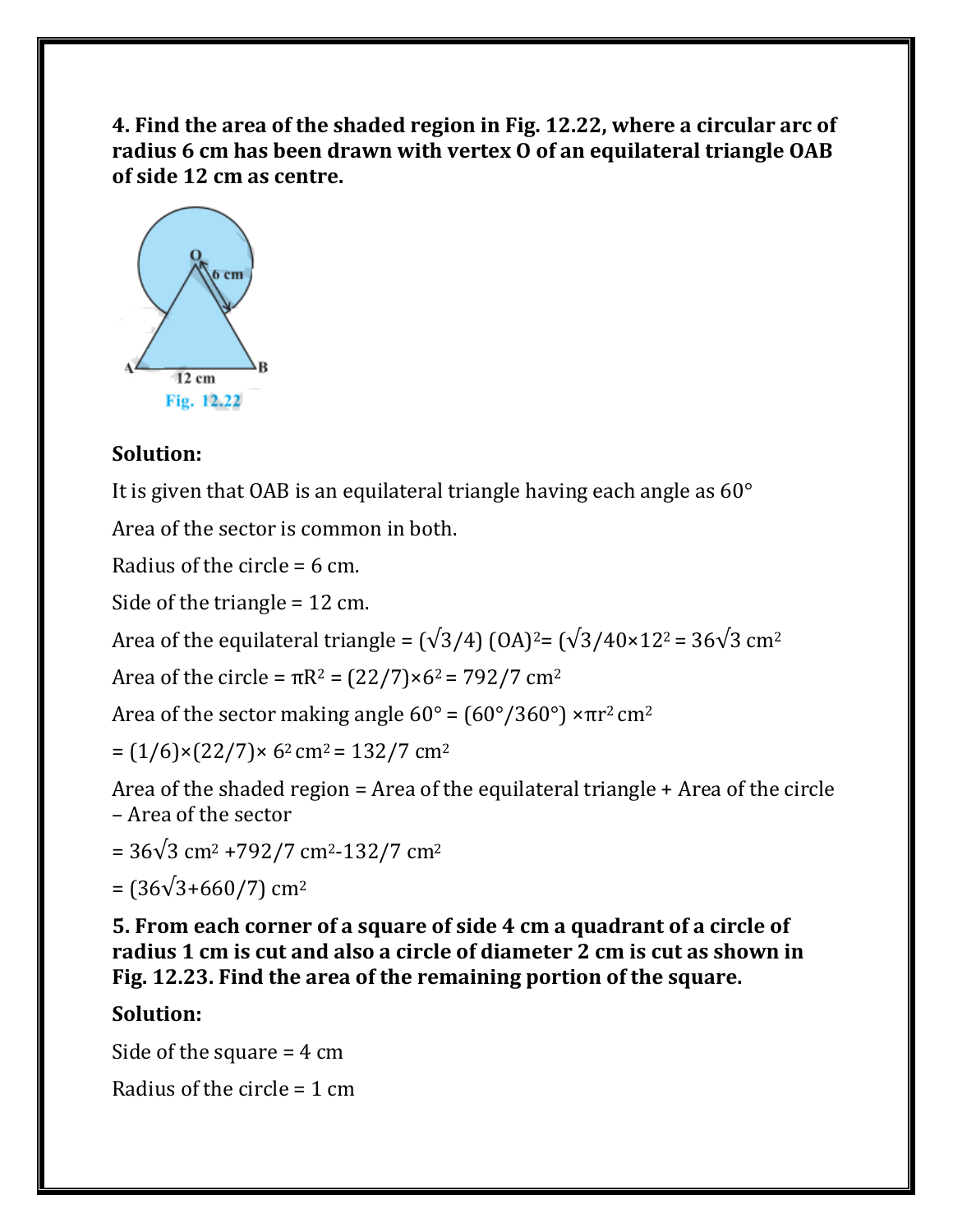Four quadrant of a circle are cut from corner and one circle of radius are cut from middle.

Area of square =  $(side)^2 = 4^2 = 16$  cm<sup>2</sup>

Area of the quadrant =  $(\pi R^2)/4$  cm<sup>2</sup> =  $(22/7) \times (1^2)/4 = 11/14$  cm<sup>2</sup>

∴ Total area of the 4 quadrants =  $4 \times (11/14)$  cm<sup>2</sup> = 22/7 cm<sup>2</sup>

Area of the circle =  $\pi R^2$  cm<sup>2</sup> =  $(22/7 \times 1^2)$  = 22/7 cm<sup>2</sup>

Area of the shaded region = Area of square – (Area of the 4 quadrants + Area of the circle)

 $= 16$  cm<sup>2</sup>-(22/7) cm<sup>2</sup>+(22/7) cm<sup>2</sup>

 $= 68/7$  cm<sup>2</sup>

**6. In a circular table cover of radius 32 cm, a design is formed leaving an equilateral triangle ABC in the middle as shown in Fig. 12.24. Find the area of the design.**



Fig. 12.24

#### **Solution:**

Radius of the circle = 32 cm

Draw a median AD of the triangle passing through the centre of the circle.

 $\Rightarrow$  BD = AB/2

Since, AD is the median of the triangle

∴ AO = Radius of the circle =  $(2/3)$  AD

 $\Rightarrow$  (2/3)AD = 32 cm

 $\Rightarrow$  AD = 48 cm

In ΔADB,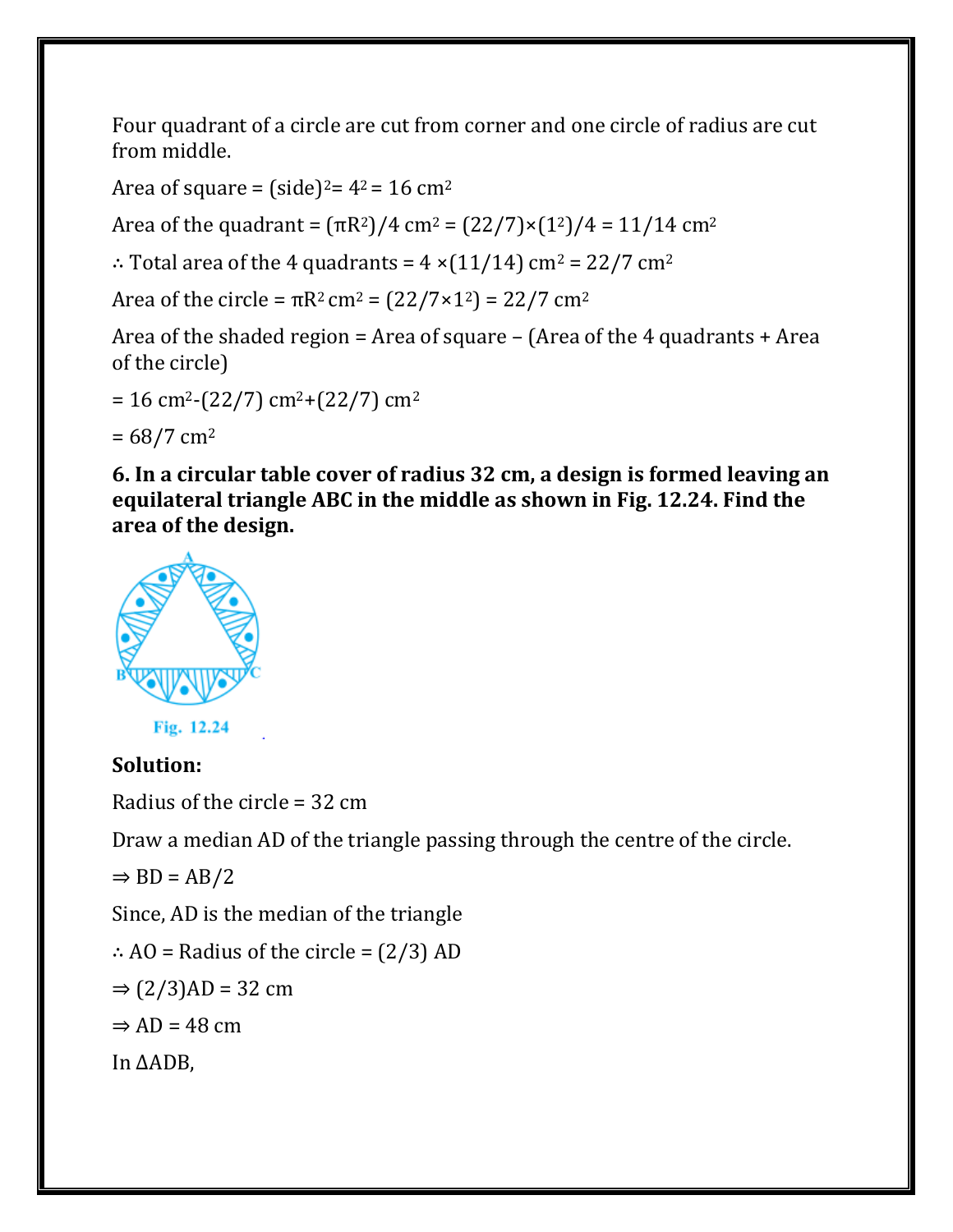

By Pythagoras theorem,

 $AB^2 = AD^2 + BD^2$ 

 $\Rightarrow$  AB<sup>2</sup> = 48<sup>2</sup>+(AB/2)<sup>2</sup>

 $\Rightarrow$  AB<sup>2</sup> = 2304+AB<sup>2</sup>/4

 $\Rightarrow$  3/4 (AB<sup>2</sup>) = 2304

 $\Rightarrow$  AB<sup>2</sup> = 3072

 $\Rightarrow$  AB= 32 $\sqrt{3}$  cm

Area of  $\triangle ADB = \sqrt{3}/4 \times (32\sqrt{3})^2$  cm<sup>2</sup> = 768 $\sqrt{3}$  cm<sup>2</sup>

Area of circle =  $\pi R^2 = (22/7) \times 32 \times 32 = 22528/7$  cm<sup>2</sup>

Area of the design = Area of circle – Area of ΔADB

 $=$  (22528/7 – 768√3) cm<sup>2</sup>

**7. In Fig. 12.25, ABCD is a square of side 14 cm. With centres A, B, C and D, four circles are drawn such that each circle touch externally two of the remaining three circles. Find the area of the shaded region.**



#### **Solution:**

Side of square = 14 cm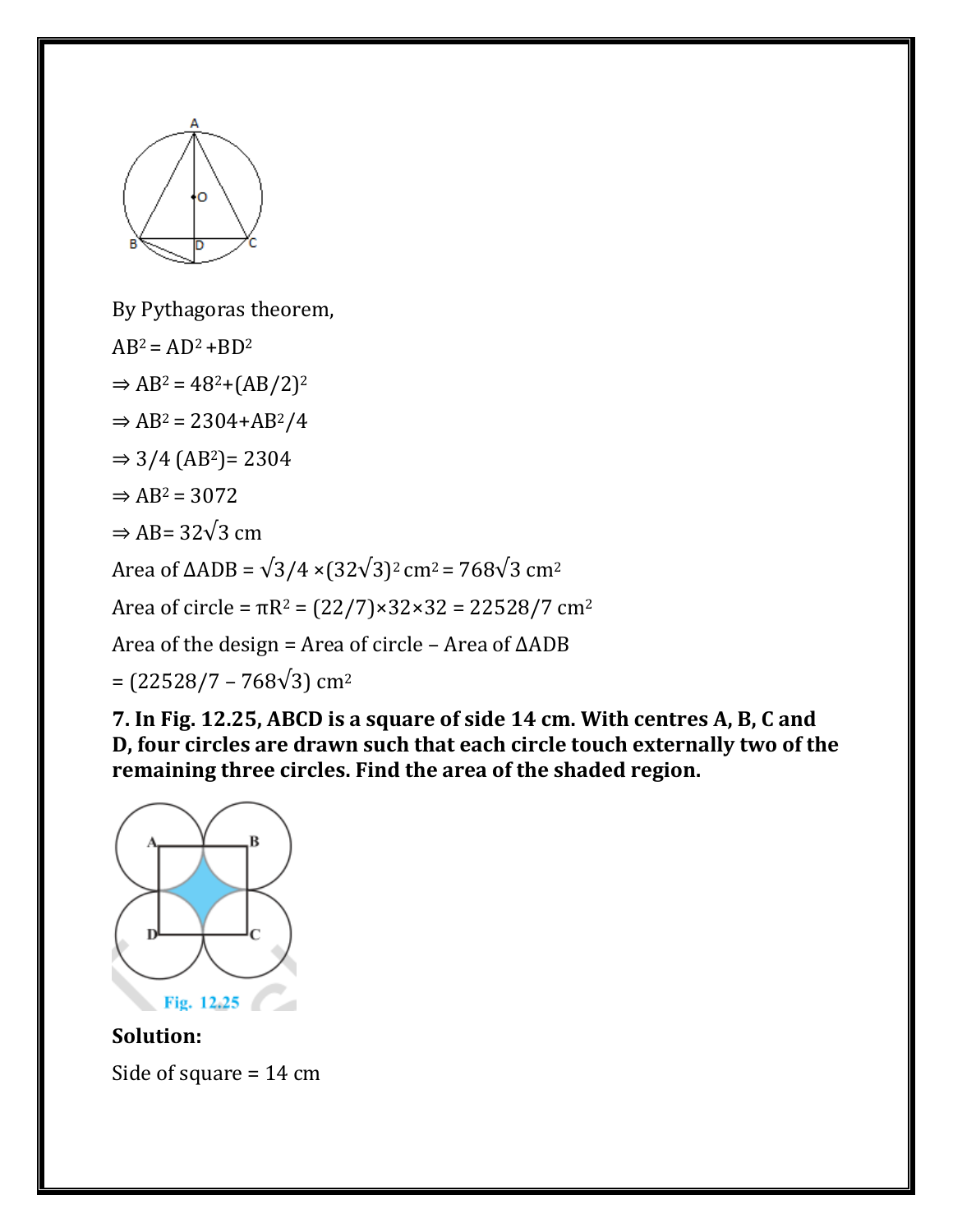Four quadrants are included in the four sides of the square.

```
∴ Radius of the circles = 14/2 cm = 7 cm
```
Area of the square ABCD =  $14^2$  = 196 cm<sup>2</sup>

Area of the quadrant =  $(\pi R^2)/4$  cm<sup>2</sup> =  $(22/7) \times 7^2/4$  cm<sup>2</sup>

 $= 77/2$  cm<sup>2</sup>

Total area of the quadrant =  $4 \times 77/2$  cm<sup>2</sup> = 154cm<sup>2</sup>

Area of the shaded region = Area of the square ABCD – Area of the quadrant

```
= 196 cm<sup>2</sup> – 154 cm<sup>2</sup>
```
 $= 42$  cm<sup>2</sup>

**8. Fig. 12.26 depicts a racing track whose left and right ends are semicircular.**

**The distance between the two inner parallel line segments is 60 m and they are each 106 m long. If the track is 10 m wide, find:**

**(i) the distance around the track along its inner edge**

**(ii) the area of the track.**



# **Solution:**

Width of the track  $= 10$  m

Distance between two parallel lines = 60 m

Length of parallel tracks = 106 m

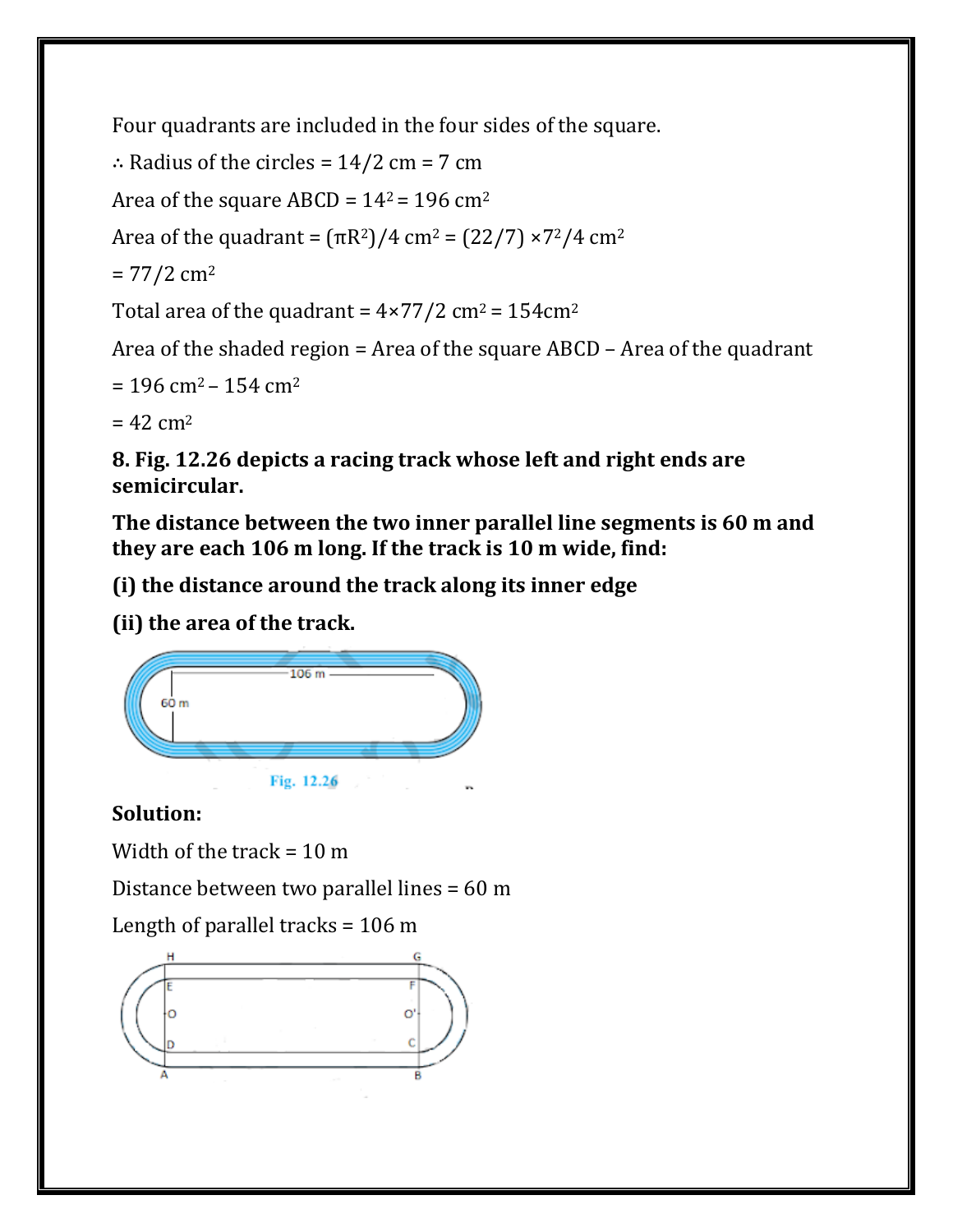$DE = CF = 60 m$ 

Radius of inner semicircle,  $r = OD = O'C$ 

 $= 60/2 m = 30 m$ 

Radius of outer semicircle,  $R = OA = O'B$ 

 $= 30+10$  m  $= 40$  m

Also,  $AB = CD = EF = GH = 106 m$ 

Distance around the track along its inner edge = CD+EF+2×(Circumference of inner semicircle)

 $= 106+106+(2×πr)$  m = 212+(2×22/7×30) m

 $= 212+1320/7$  m = 2804/7 m

Area of the track = Area of ABCD + Area EFGH +  $2 \times$  (area of outer semicircle) – 2 × (area of inner semicircle)

$$
= (AB \times CD) + (EF \times GH) + 2 \times (\pi r^2 / 2) - 2 \times (\pi R^2 / 2) m^2
$$

$$
= (106 \times 10) + (106 \times 10) + 2 \times \pi / 2(r^2 - R^2) \, \text{m}^2
$$

$$
= 2120+22/7\times70\times10
$$
 m<sup>2</sup>

 $= 4320$  m<sup>2</sup>

**9. In Fig. 12.27, AB and CD are two diameters of a circle (with centre O) perpendicular to each other and OD is the diameter of the smaller circle. If OA = 7 cm, find the area of the shaded region.**



### **Solution:**

Radius of larger circle,  $R = 7$  cm Radius of smaller circle,  $r = 7/2$  cm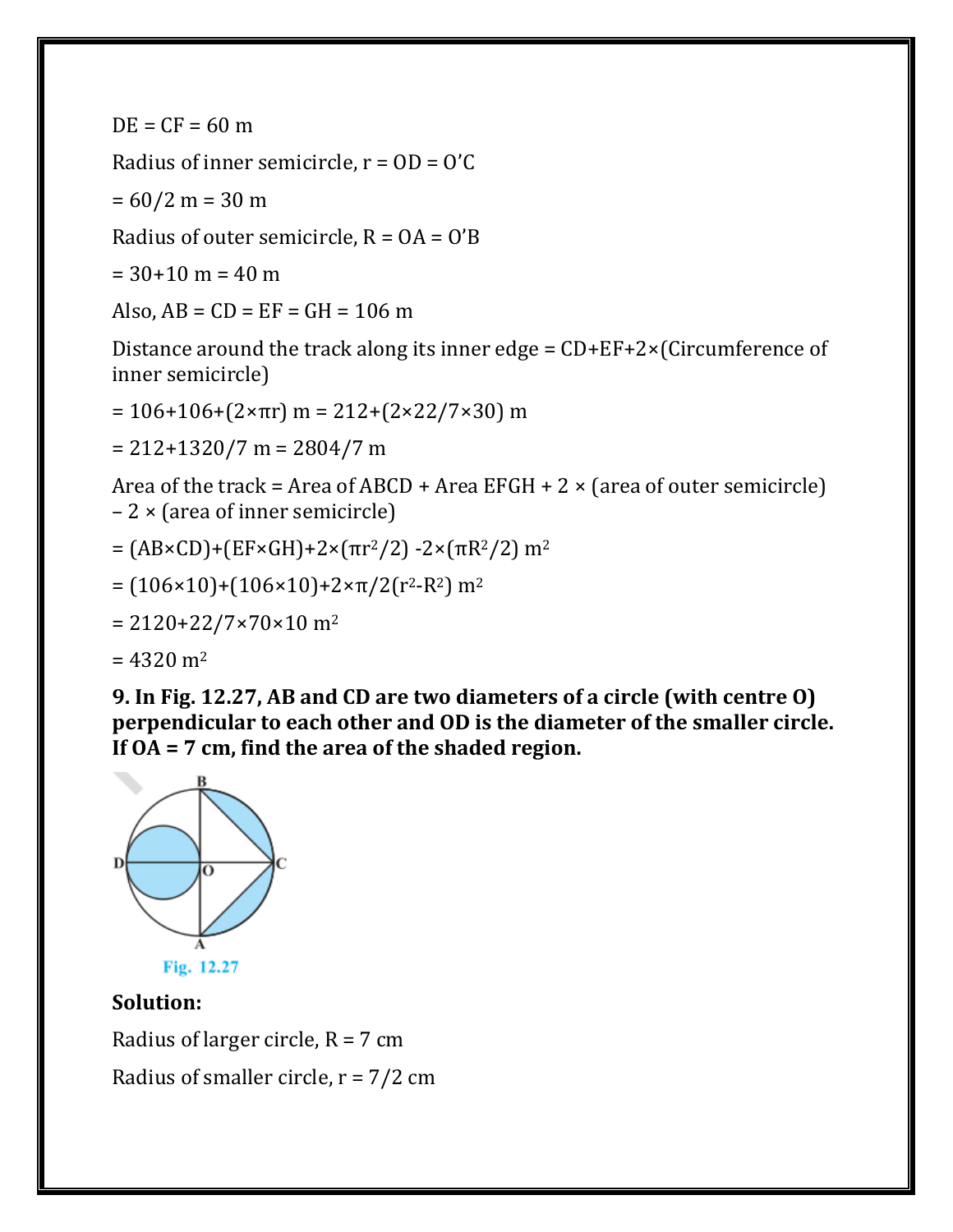Height of  $\triangle BCA = OC = 7$  cm

Base of  $\triangle BCA = AB = 14$  cm

Area of  $\Delta BCA = 1/2 \times AB \times OC = (1/2) \times 7 \times 14 = 49 \text{ cm}^2$ 

Area of larger circle =  $\pi R^2 = (22/7) \times 7^2 = 154$  cm<sup>2</sup>

Area of larger semicircle =  $154/2$  cm<sup>2</sup> =  $77$  cm<sup>2</sup>

Area of smaller circle =  $\pi r^2 = (22/7) \times (7/2) \times (7/2) = 77/2$  cm<sup>2</sup>

Area of the shaded region = Area of larger circle – Area of triangle – Area of larger semicircle + Area of smaller circle

Area of the shaded region =  $(154-49-77+77/2)$  cm<sup>2</sup>

 $= 133/2$  cm<sup>2</sup> = 66.5 cm<sup>2</sup>

**10. The area of an equilateral triangle ABC is 17320.5 cm2. With each vertex of the triangle as centre, a circle is drawn with radius equal to half the length of the side of the triangle (see Fig. 12.28). Find the area of the shaded region. (Use π = 3.14 and √3 = 1.73205)**





#### **Solution:**

ABC is an equilateral triangle.

∴  $\angle A = \angle B = \angle C = 60^\circ$ 

There are three sectors each making 60°.

Area of  $ΔABC = 17320.5$  cm<sup>2</sup>

$$
\Rightarrow \sqrt{3}/4 \times (\text{side})^2 = 17320.5
$$

 $\Rightarrow$  (side)<sup>2</sup> = 17320.5×4/1.73205

 $\Rightarrow$  (side)<sup>2</sup> = 4×10<sup>4</sup>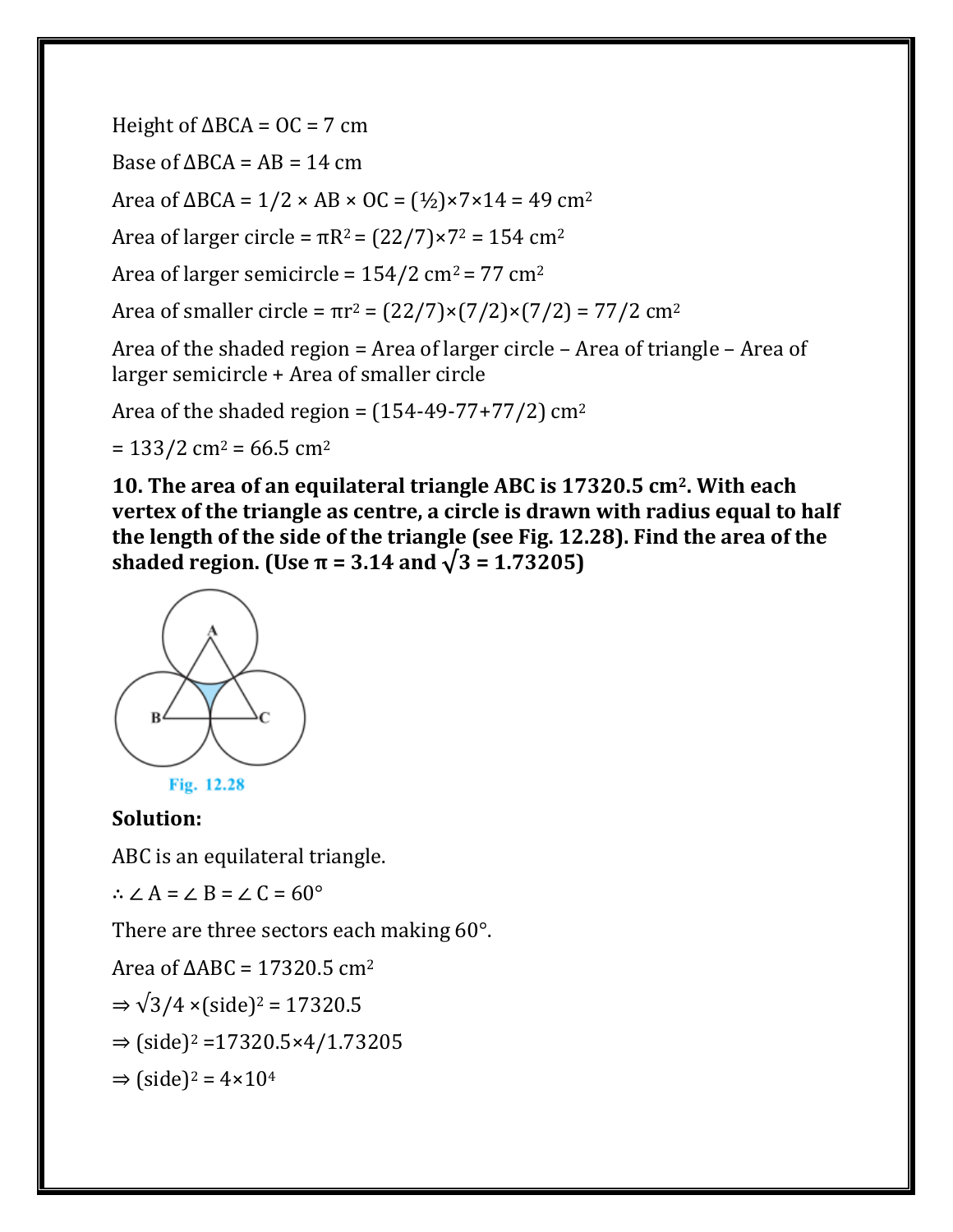```
\Rightarrow side = 200 cm
```
Radius of the circles =  $200/2$  cm =  $100$  cm

Area of the sector =  $(60^{\circ}/360^{\circ}) \times \pi$  r<sup>2</sup> cm<sup>2</sup>

 $= 1/6 \times 3.14 \times (100)^2$  cm<sup>2</sup>

```
= 15700/3cm<sup>2</sup>
```
Area of 3 sectors =  $3 \times 15700/3 = 15700$  cm<sup>2</sup>

Thus, area of the shaded region = Area of equilateral triangle ABC – Area of 3 sectors

 $= 17320.5 - 15700$  cm<sup>2</sup> = 1620.5 cm<sup>2</sup>

**11. On a square handkerchief, nine circular designs each of radius 7 cm are made (see Fig. 12.29). Find the area of the remaining portion of the handkerchief.**



Fig. 12.29

### **Solution:**

Number of circular designs = 9

Radius of the circular design = 7 cm

There are three circles in one side of square handkerchief.

∴ Side of the square =  $3 \times$ diameter of circle =  $3 \times 14 = 42$  cm

Area of the square =  $42 \times 42$  cm<sup>2</sup> = 1764 cm<sup>2</sup>

Area of the circle =  $π$  r<sup>2</sup> =  $(22/7)×7×7 = 154$  cm<sup>2</sup>

Total area of the design =  $9 \times 154 = 1386$  cm<sup>2</sup>

Area of the remaining portion of the handkerchief = Area of the square – Total area of the design =  $1764 - 1386 = 378$  cm<sup>2</sup>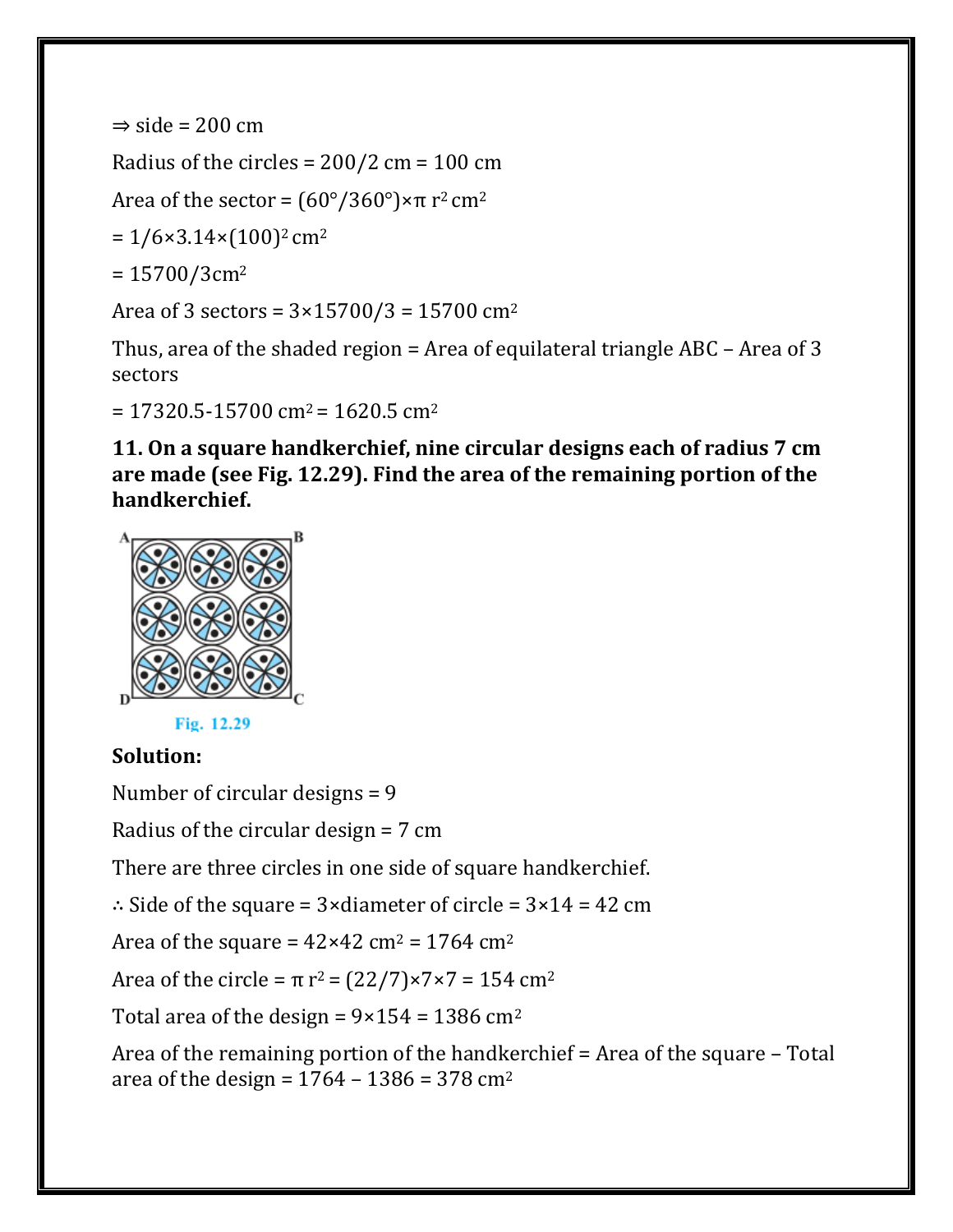### **12. In Fig. 12.30, OACB is a quadrant of a circle with centre O and radius 3.5 cm. If OD = 2 cm, find the area of the**

**(i) quadrant OACB,**

**(ii) shaded region.**



## **Solution:**

Radius of the quadrant =  $3.5 \text{ cm} = 7/2 \text{ cm}$ 

**(i)** Area of quadrant  $OACB = (\pi R^2)/4 \text{ cm}^2$ 

 $=(22/7)\times(7/2)\times(7/2)/4$  cm<sup>2</sup>

 $= 77/8$  cm<sup>2</sup>

(ii) Area of triangle BOD =  $(\frac{1}{2}) \times (7/2) \times 2$  cm<sup>2</sup>

 $= 7/2$  cm<sup>2</sup>

Area of shaded region = Area of quadrant – Area of triangle BOD

 $=$  (77/8)-(7/2) cm<sup>2</sup> = 49/8 cm<sup>2</sup>

 $= 6.125$  cm<sup>2</sup>

**13. In Fig. 12.31, a square OABC is inscribed in a quadrant OPBQ. If OA = 20 cm, find the area of the shaded region. (Use**  $\pi$  **= 3.14)** 

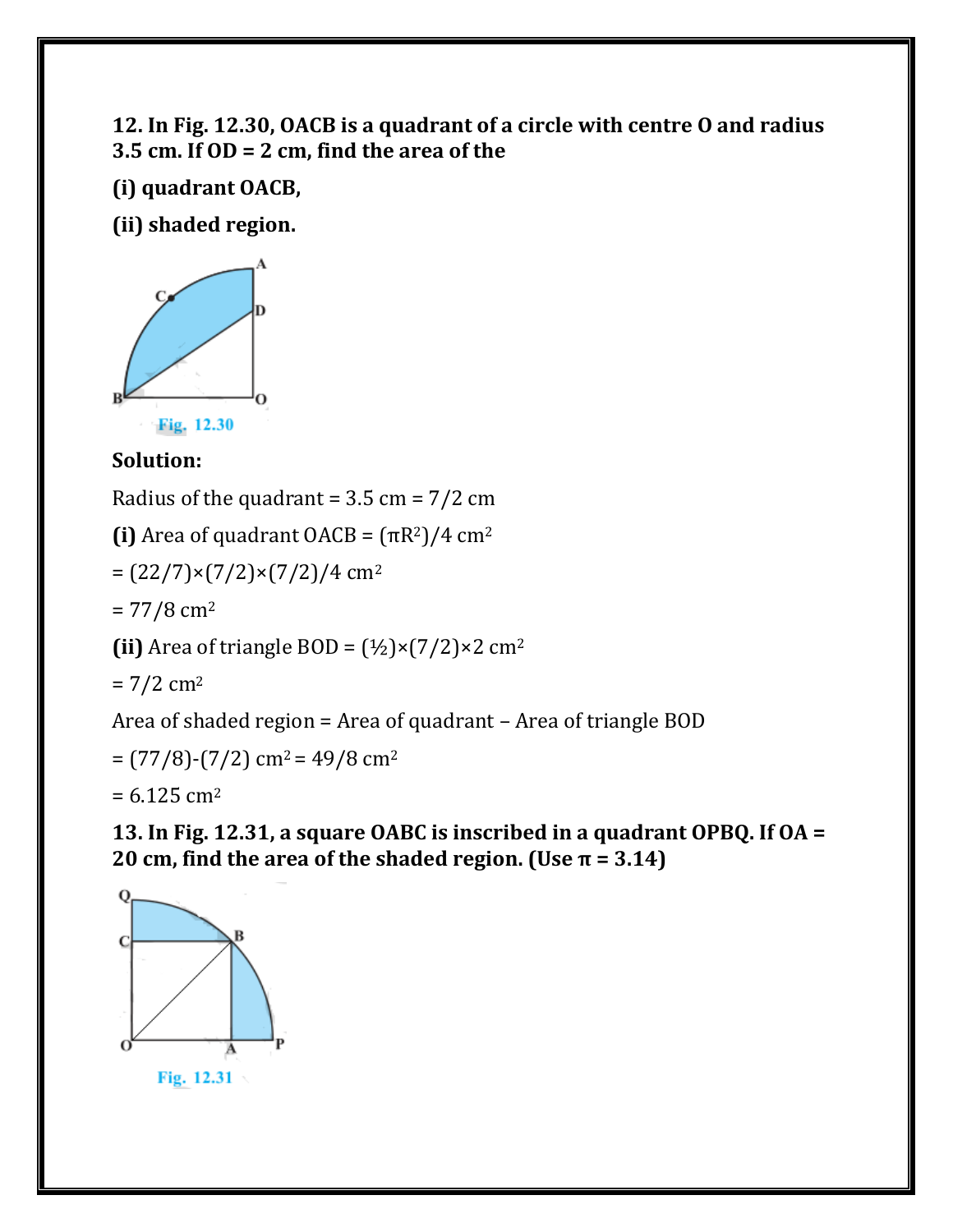## **Solution:**

Side of square  $= OA = AB = 20$  cm

Radius of the quadrant = OB

OAB is right angled triangle

By Pythagoras theorem in ΔOAB,

 $OB^2 = AB^2 + OA^2$ 

 $\Rightarrow$  OB<sup>2</sup> = 20<sup>2</sup> + 20<sup>2</sup>

 $\Rightarrow$  OB<sup>2</sup> = 400+400

 $\Rightarrow$  OB<sup>2</sup> = 800

 $\Rightarrow$  OB= 20 $\sqrt{2}$  cm

Area of the quadrant =  $(\pi R^2)/4$  cm<sup>2</sup> =  $(3.14/4) \times (20\sqrt{2})^2$  cm<sup>2</sup> = 628cm<sup>2</sup>

Area of the square =  $20 \times 20 = 400$  cm<sup>2</sup>

Area of the shaded region = Area of the quadrant – Area of the square

 $= 628 - 400$  cm<sup>2</sup> = 228cm<sup>2</sup>

**14. AB and CD are respectively arcs of two concentric circles of radii 21**  cm and 7 cm and centre O (see Fig. 12.32). If  $\mathbb{Z}AOB = 30^\circ$ , find the area of **the shaded region.**



Fig. 12.32

### **Solution:**

Radius of the larger circle,  $R = 21$  cm

Radius of the smaller circle,  $r = 7$  cm

Angle made by sectors of both concentric circles =  $30^{\circ}$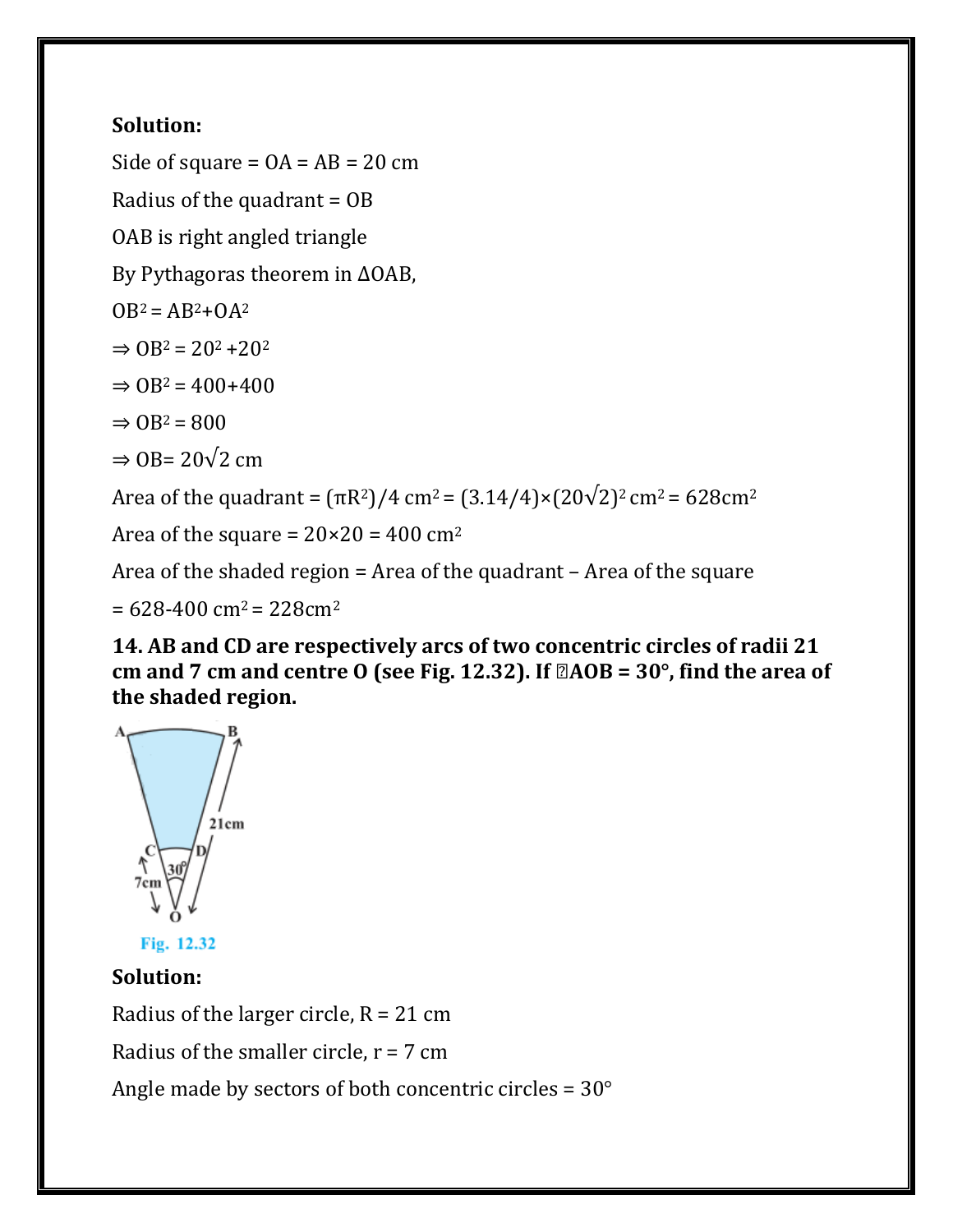```
Area of the larger sector = (30^{\circ}/360^{\circ}) \times \pi R^2 cm<sup>2</sup>
= (1/12) \times (22/7) \times 21^2 cm<sup>2</sup>
= 231/2cm<sup>2</sup>
Area of the smaller circle = (30^{\circ}/360^{\circ}) \times \pi r^2 cm<sup>2</sup>
= 1/12\times22/7\times72 cm<sup>2</sup>
=77/6 cm<sup>2</sup>
Area of the shaded region = (231/2) – (77/6) cm<sup>2</sup>
```
 $= 616/6$  cm<sup>2</sup> = 308/3cm<sup>2</sup>

**15. In Fig. 12.33, ABC is a quadrant of a circle of radius 14 cm and a semicircle is drawn with BC as diameter. Find the area of the shaded region**.



### **Solution:**

Radius of the quadrant ABC of circle = 14 cm

 $AB = AC = 14$  cm

BC is diameter of semicircle.

ABC is right angled triangle.

By Pythagoras theorem in ΔABC,

 $BC^2 = AB^2 + AC^2$ 

 $\Rightarrow BC^2 = 14^2 + 14^2$ 

 $\Rightarrow BC = 14\sqrt{2}$  cm

Radius of semicircle =  $14\sqrt{2}/2$  cm =  $7\sqrt{2}$  cm

Area of ΔABC =  $(1/2) \times 14 \times 14 = 98$  cm<sup>2</sup>